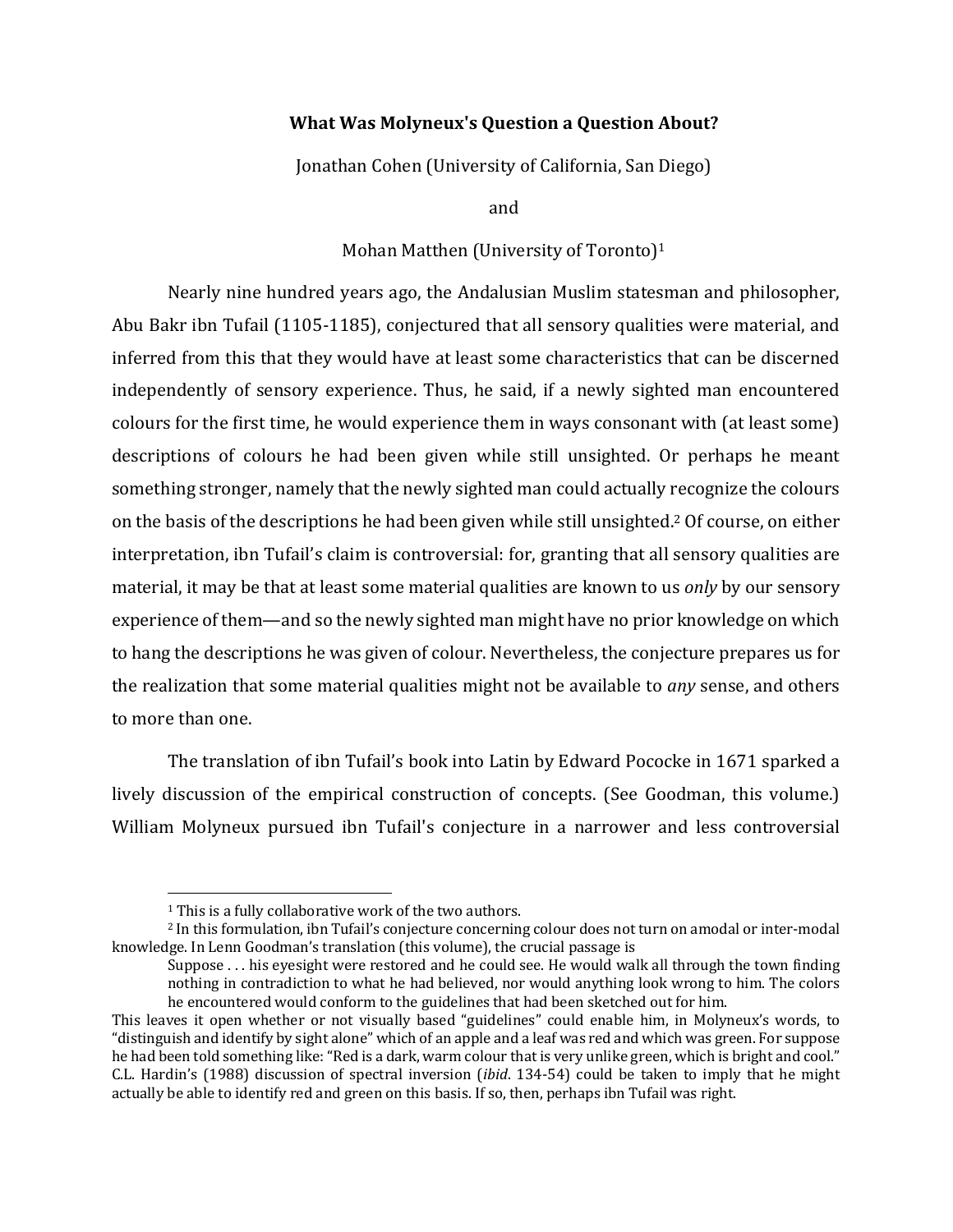form.<sup>3</sup> Famously, he asked Locke (who would likely have recognized the allusion) whether a newly-sighted man could, by sight alone, distinguish and identify a globe and a cube, which he previously knew only by touch. This is a specific problem about qualities that can be sensed in more than one modality—Is there an inter-modally transferrable, or amodal, element in the identification of three-dimensional solids? Though derived from ibn Tufail, this question leads in a different direction. Our purpose here is to ask how it generalizes. What was the theoretical nerve that it is supposed to touch? Why is it so revealing?

The problem that guides us in this paper is more pointed than Molyneux's about sensory knowledge in a newly acquired modality. We ask: How are ideas formed in each modality, and, given how they are formed, what cross-modal correspondences can we expect to find? This question invites a more granular line of inquiry—one that takes us into details of the construction of specific qualities. But it makes ibn Tufail's conjecture and Molyneux's question unexpectedly relevant to a number of unconnected, but familiar problems that arise out of contemporary theorizing about perception. For, in contrast with many familiar approaches, ours poses questions about cross-modal divergence and convergence that range more widely than those envisaged by eighteenth century philosophers. These questions are neutral about sensory carry-over of the kind queried by Molyneux.<sup>4</sup> In short, it turns out that there are more questions and more answers on this terrain than Molyneux, Locke, and most of their successors realized.

# **I. On the origin of general ideas**

Very likely, Molyneux and Locke thought of the question like this. We know certain shapes by touch. We also know the very same shapes by sight. Consider, then, the *idea* of a shape given to us by touch—the mental representation of a shape that we arrive at by touching it ("the Object of the Understanding when a Man thinks," as Locke puts it). Is this the same as the idea of the same shape given to us by sight? Or are these ideas different? To

 $3$  Whether he came across the topic by reading ibn Tufail or through the ensuing discussion is not clear.

<sup>&</sup>lt;sup>4</sup> In fact, one way that our approach is neutral is that it does not turn on any particular demarcation of the sense-modalities. In Matthen and Cohen (forthcoming), we even note the possibility of within-modality Molyneux Questions.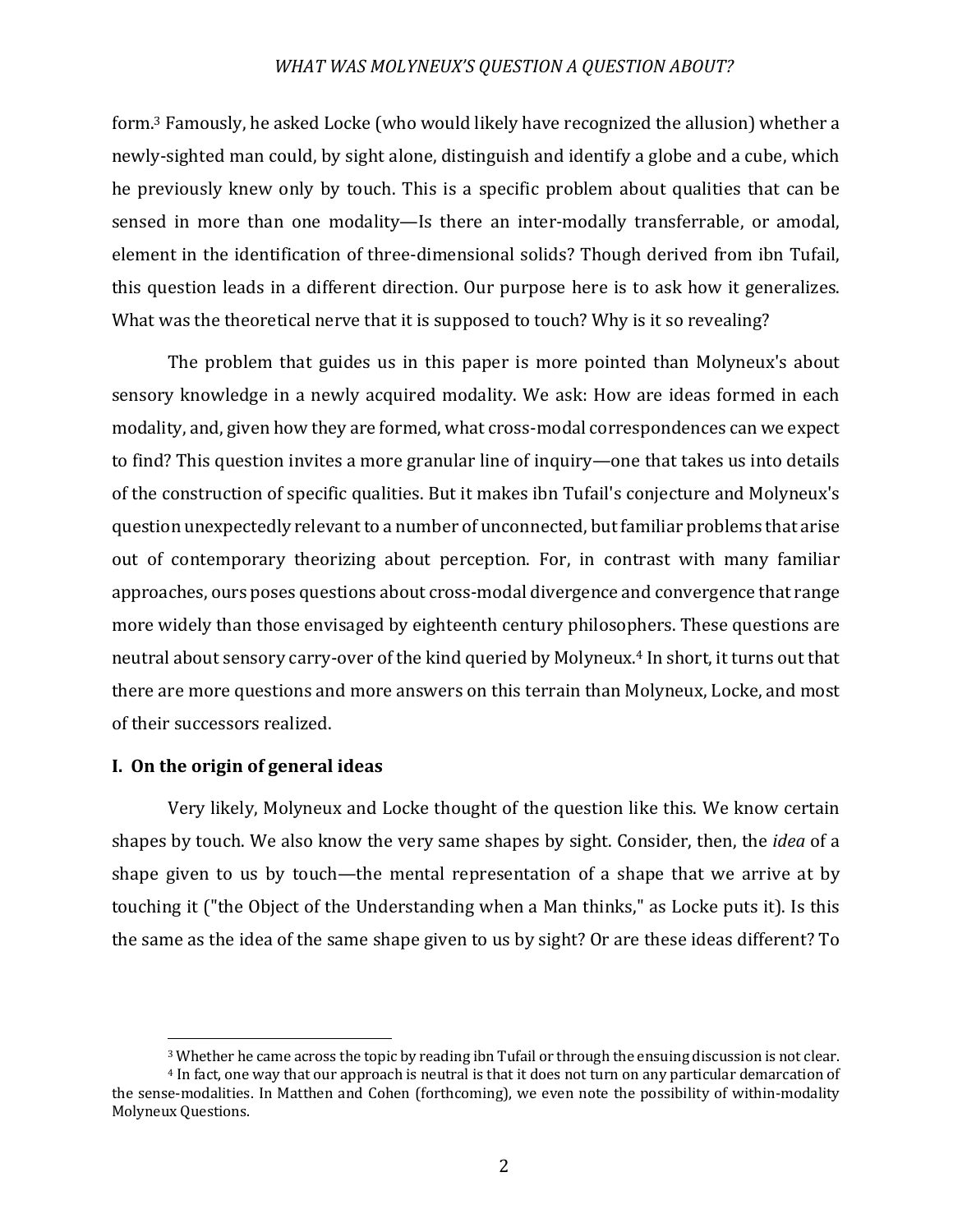repeat: these questions are not the same as asking whether there can be tactual and visual ideas of the same shape. There can be different ideas of the same thing.

Molyneux's question is about the ability to identify a shape, or to distinguish it from others. Whether or not he and Locke were clear about it, this is a question about general ideas, i.e., ideas of repeatable types—Can the newly-sighted man visually recognize this particular thing here as an instance of a general idea that he earlier arrived at by tactual experience of other things? According to Locke, a general idea is an abstraction created by discarding irrelevant characteristics of particulars. For instance, the general idea of a triangle is "neither Oblique nor Rectangle, neither Equilateral, Equicrural nor Scalenon; but all and none of these at once." (*Essay* IV.vii.9) The question Molyneux poses is not about all aspects of visual or tactual experience of globes and cubes. A particular globe might look red, shiny, and about a foot across; at the same time, it might feel cold, dry, and about a foot across. Some of these attributes of the globe are purely visual, some purely tactual; one is (apparently) shared. None of them, however, are essential to the general, repeatable idea, GLOBE, as such;<sup>5</sup> they are all discarded in the psychological act of generalization that terminates in that general idea. This invites the question: What qualities are retained when a blind man forms a general idea of a globe from his tactual experience?

Now: It is clear that in at least some cases, one can, by discarding components of an idea originally experienced by touch, arrive at a residue is not specifically tactual—the general ideas THREE-DIMENSIONAL, SYMMETRICAL, EQUALLY SLOPED are examples of this. So when we consider the general idea, GLOBE, formed from touch, we should ask: Are the retained qualities specifically tactual, or does the resultant general mental representation subsume the visual presentation as well, as a presentation of the very same repeatable type? And this naturally raises the question whether the general idea that results from normal visual processing is the same or different in content from the idea that the blind man possesses.

Molyneux's Question has sometimes been thought to be about the "differences" between the qualitative or phenomenal character" of visual and tactual experiences of the

<sup>&</sup>lt;sup>5</sup> We capitalize terms that stand for ideas and italicize those that stand for properties.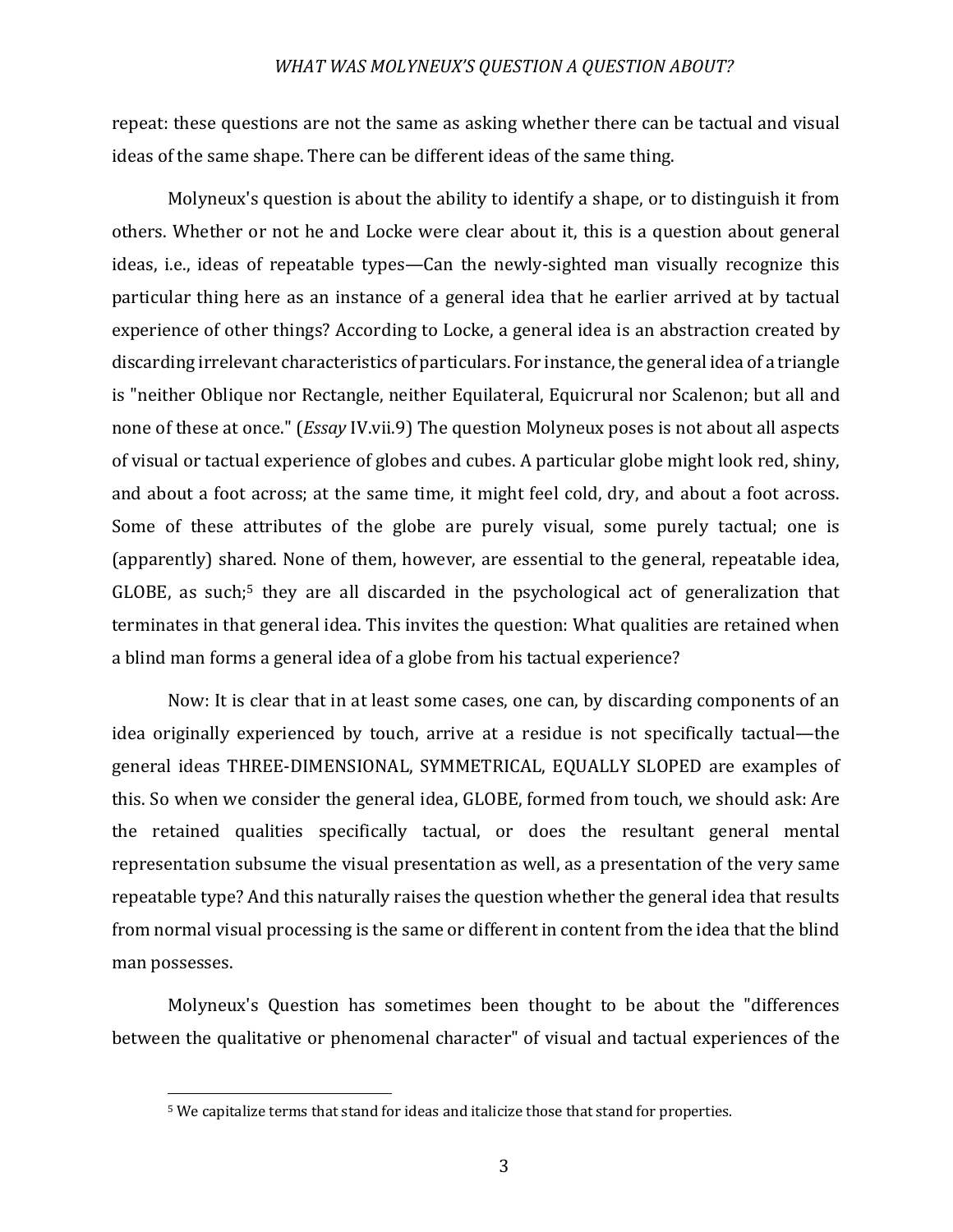same thing (see e.g., Schwenkler 2019). For the subjective *experience* of exploring a globe by touch is obviously quite different from that of examining it by sight<sup>6</sup>—and this is clearly a relevant consideration. But Molyneux's Question is not about the particular experiences that a newly-sighted man suffers when he looks at a globe. Rather, it is about this man's ability to apply a general idea—i.e., a representation of a repeatable perceptual property—that he obtained by touch to objects newly encountered in visual experience. Since general ideas omit certain features of particular experiences, we have to ask whether the retained characteristics are inter-modally comparable. In other words: Can the subjectively different experiences of the same shape thrown up by two different sense modalities be subsumed under the same general idea, or at least general ideas that can be compared across phenomenal differences?

Locke answered Molyneux negatively. And perhaps he did so because he was not alert (in that context) to how vision and touch can arrive at the same general ideas by discarding specifically modal aspects of experience.<sup>7</sup> But even if we disagree with Locke about this, there is another question that arises for anybody who was inclined to think that general ideas of shape are cross-modally comparable. Allow that a general idea arrived at by touch alone could in fact be the same in content as that arrived at by vision. We still do not know whether it is equally apt to be *applied* to a particular idea by vision. Take the idea BOUNDED OBJECT. This is clearly an idea that has application in more than one modality. Yet, its method of application might differ in different modalities: specifically, in touch, vision, and audition. So, it could very well be that a newly sighted man might be hesitant in identifying bounded objects visually. 

Coming back to the general idea, GLOBE, the point to be emphasized here is that shared content is not the only question of interest that Molyneux raised. Concede, in other words, that there is only one general idea in play, or that there are two but with significant cross-modal structural correspondences of content. The question still remains: Can one just

<sup>&</sup>lt;sup>6</sup> But see Campbell 1996 (304), who thinks (on naïve realist grounds) that the shape itself constitutes, indeed individuates, any experience of it.

<sup>&</sup>lt;sup>7</sup> In *Essay* II 5, Locke writes, "we can receive and convey into our minds the ideas of the extension, figure, motion, and rest of bodies, both by seeing and feeling." For discussion of this and related points, see Matthen and Cohen, forthcoming.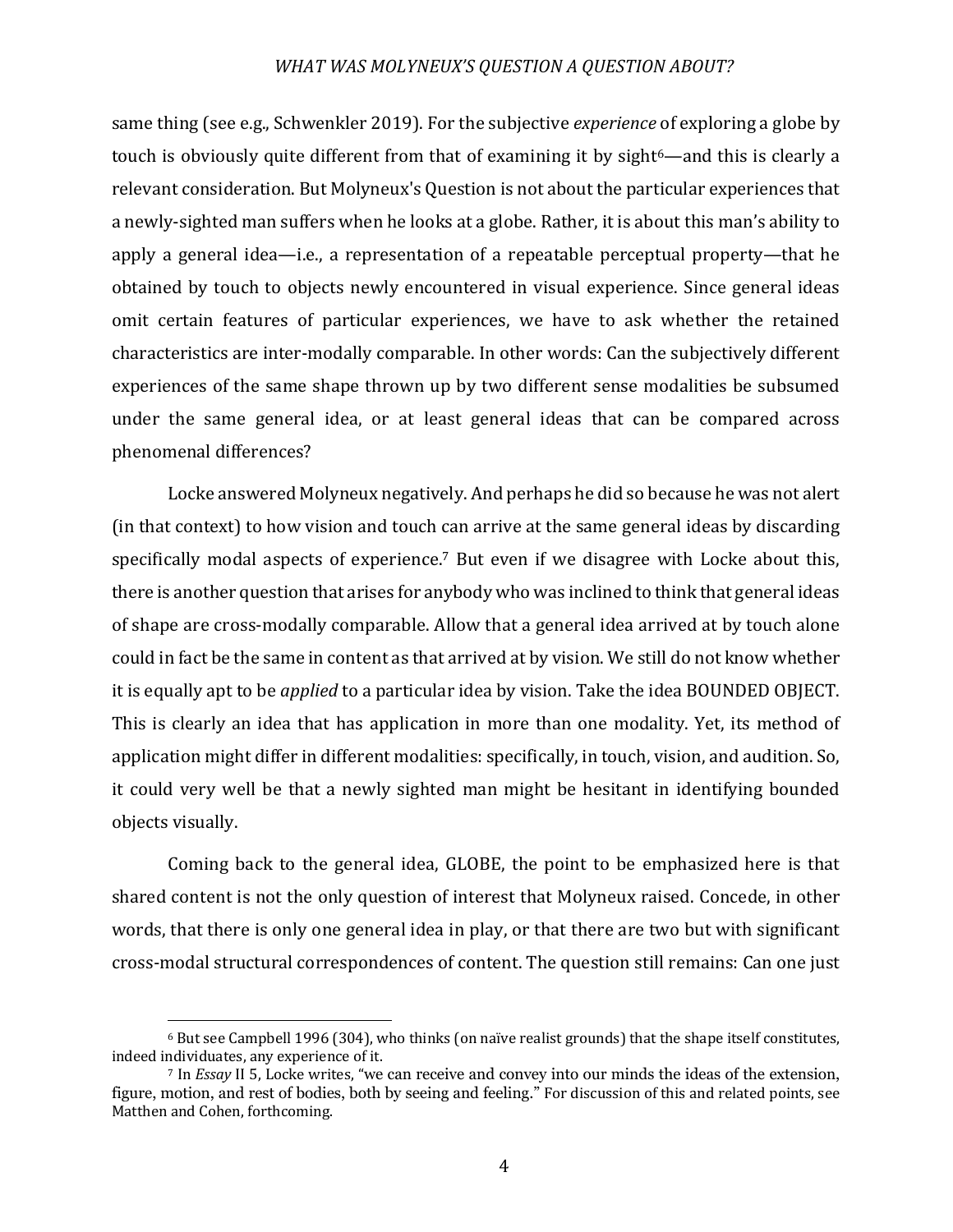as easily use the tactually formed idea to "distinguish and identify" a shape as a globe (rather than a cube) when looking at it as when touching it? And: Is the perceptual process by which retained qualities are identified analogous or different?

# **II. Experience, ideas, and properties**

When addressing Molyneux's Question, one can ask about at least four different contrasts between visual and haptic perception.

(1) Experience of seeing a globe vs experience of feeling it by touch.

(2) Idea generalized from visual experience vs idea generalized from touch.

(3) The property revealed by vision vs the property revealed by touch.

(4) The ability to re-identify by vision the property revealed by touch.

Much of the philosophical dialectic regarding MQ revolves around the connections among the first three contrasts. We'll follow this dialectic for the most part, though we will make mention of the additional contrasts with  $(4)$ .

On one hand, it is clear that the experiences (1) are different. Some are inclined to think that this settles the question about the ideas, (2). An empiricist might argue that one cannot erase the sensory source of one's general ideas in the relevant cases. If so, then a negative answer to Molyneux's Question follows: the general ideas are different.

On the other hand, *sphere* is a geometric or spatial property that entails qualities such as symmetry and roundness. Some writers (e.g., Bennett, 1965, and Evans, 1985) hold that these qualities are inter-modally comparable. According to them, there is no relevant difference between the items in (3). And this, they think, settles, or at least severely constrains, the question about ideas—SPHERE must be the same general idea across vision and touch, or at least structurally similar enough to distinguish it from CUBE.

Both sides err by neglecting the bridge from their starting point to the middle term that middle term being (2) *general ideas*. For both, the question is: Is sensory experience of a geometrical solid sufficient to form a modality-neutral subjective representation of the solid? An empiricist like Locke answers 'No' because of the difference in the experiences; Bennett and Evans answer 'Yes' because of the alleged non-modality of the sensed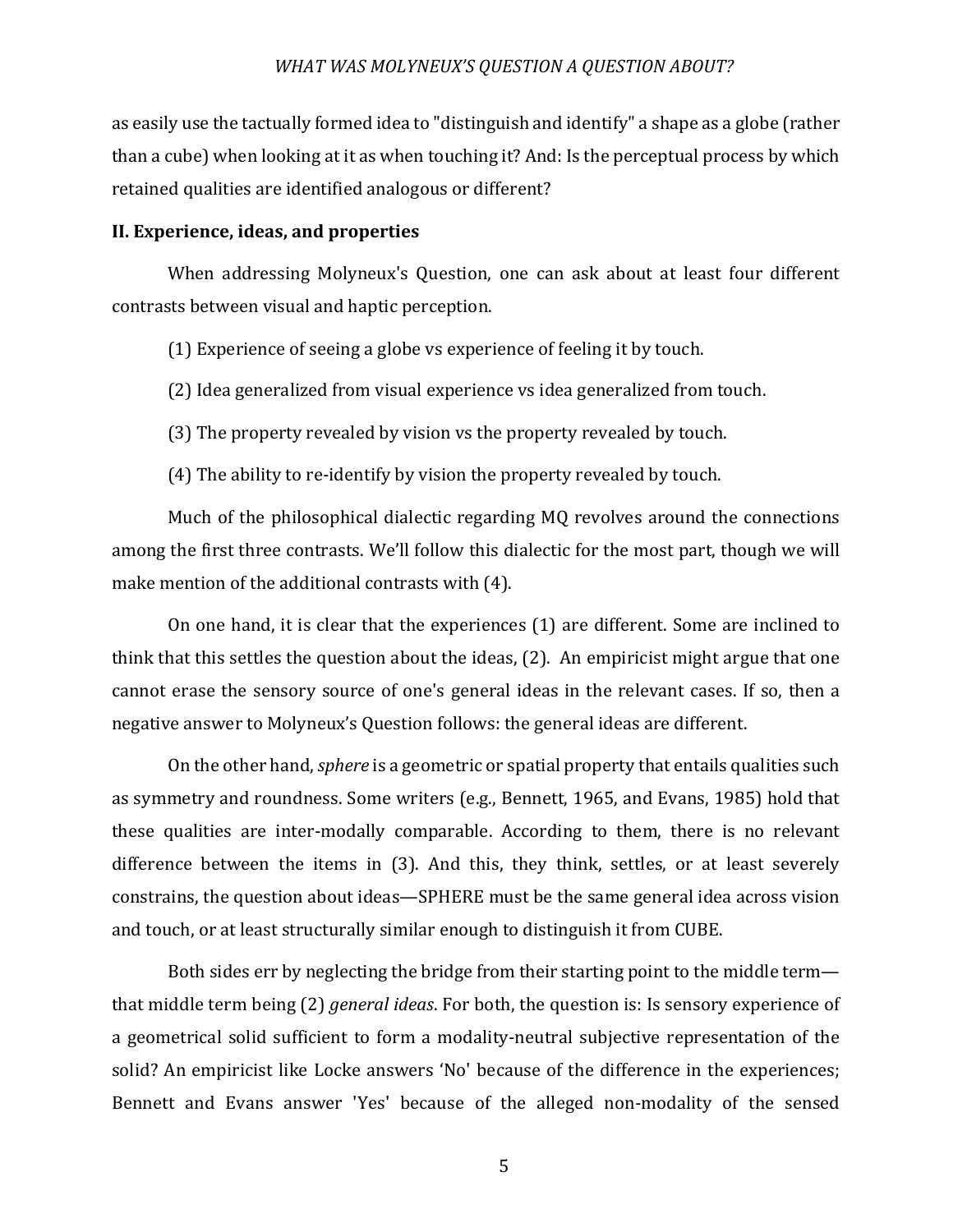properties. But it's not clear exactly where the answer turns from negative to positive when we go from  $(1)$  to  $(3)$ . As against Locke, there's the possibility that all tactually specific dimensions of the idea are bleached out by the generalization process before we get to  $(2)$ . As against Bennett and Evans, there's the possibility that even if our ideas of shape represent an amodal, or intermodally comparable, property, the general ideas formed from modally specific experience are sufficiently tainted by their modal origins as to be not only distinct, but also difficult, or even impossible, to apply in vision when they originate in touch.

This sort of question can be asked about other general ideas as well. Ibn Tufail's conjecture was that colour could be known (at least descriptively) by touch. This is implausible, because colour is a specifically visual idea (but see note 2 above). But what about other features known by more than one sense? Not all of these are shapes; indeed, not all are spatial. For instance, what about number? If the newly-sighted man were shown one globe on his left and two on his right, could he distinguish and identify the cardinality of the two collections by sight alone? And (as Gareth Evans asked) what about temporally extended experiences: if the newly sighted man were shown a steady light on the left and a pulsating one on the right, could he tell which was which? One could ask: is there a general recipe for answering questions of this sort? Given that we don't know in advance what will be omitted in any given process of generalization, it doesn't seem that there could be.

In earlier work (Matthen and Cohen forthcoming), we argued that though a negative answer is warranted in a wide variety of cases, this conclusion can only be reached empirically and piecemeal. Both empiricists like Locke and their opponents like Evans are wrong to treat Molyneux's Question as a single question about the origin of ideas in different modalities.<sup>8</sup> Rather, it is properly posed as a question about specific ideas in specific contexts. Thus, we posited "Many Molyneux Questions," and argued for a classificatory scheme of these by the spatiotemporal dimensionality of the property represented by the idea in question. 

In this paper, we venture beyond this conclusion in three ways.

<sup>&</sup>lt;sup>8</sup> Cf. Glenney 2013.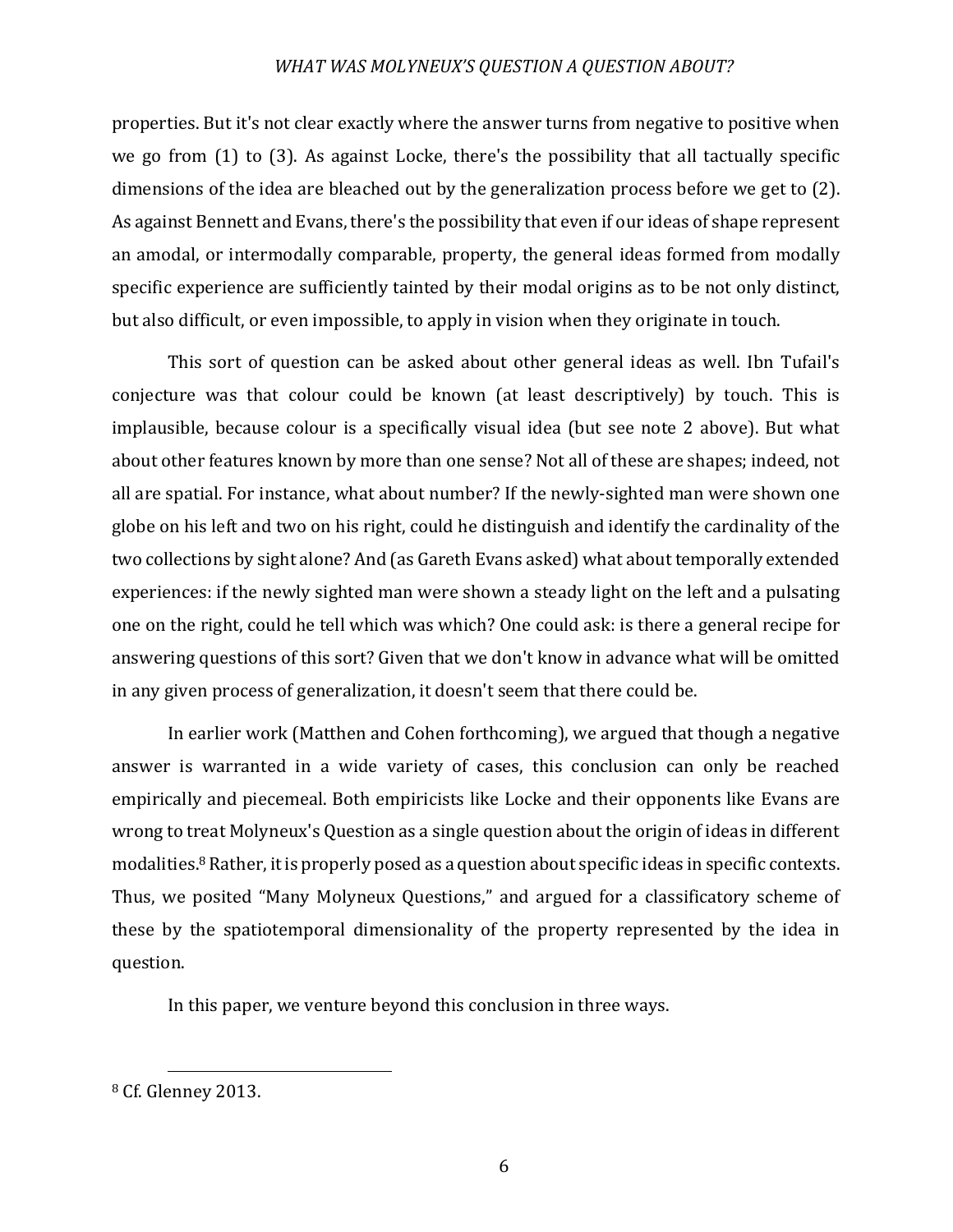We argue, first (sections III-V), that in each modality, complex ideas may differ structurally from the corresponding property. This sheds light on how (contrary to the conclusions of Gareth Evans) *non*-correspondent ideas of the same shape might be constructed from an inter-modally shared representation of space. In these cases, the answer to Molyneux's Question is No: the newly sighted man does not have anything on which to base visual identification.

Second, we show (sections VI-VII) that in certain cases, different modalities contingently construct structurally correspondent ideas of shape- and space-related properties. In these cases, we get a somewhat surprising Yes, if not to Molyneux's Question as posed, then at least to the question whether there are significant crossmodal correspondences. (Of particular interest in this argument: the "new" modalities created by sensory substitution.)

Finally (section VIII), we ask (but leave unanswered) new questions in the style of ibn Tufail and Molyneux regarding a significant class of non-spatial ideas, namely those involved in evaluative perception and perceptual affect.

## **III. A New Question: Analyzing ideas**

Let's now consider a different path into Molyneux's Question, similar in some ways to the one originally explored by Denis Diderot  $(1749/1951)$  and discussed by Gareth Evans (1985). Locke distinguishes between simple and complex ideas. Simple ideas are not put together from other ideas; complex ideas are. For any complex idea, one can ask: How is it constructed from simples? Now, suppose (as many philosophers have) that the simple ideas of touch and vision are always point-located qualities.<sup>9</sup> Then, it would follow that shapeideas, such as GLOBE and CUBE, which are about spatial distributions of points, are complex. So, if one could establish that the process of constructing the idea SPHERE from point-located qualities is structurally different in touch and in vision, this would give us reason for thinking that this idea is modally specific.

To start with, the question whether a newly sighted man is able to recognize a tactual complex idea *without using touch* is different from the question whether he is able to

<sup>&</sup>lt;sup>9</sup> This is the assumption of the colour mosaic theory sketched by Lewis 1966.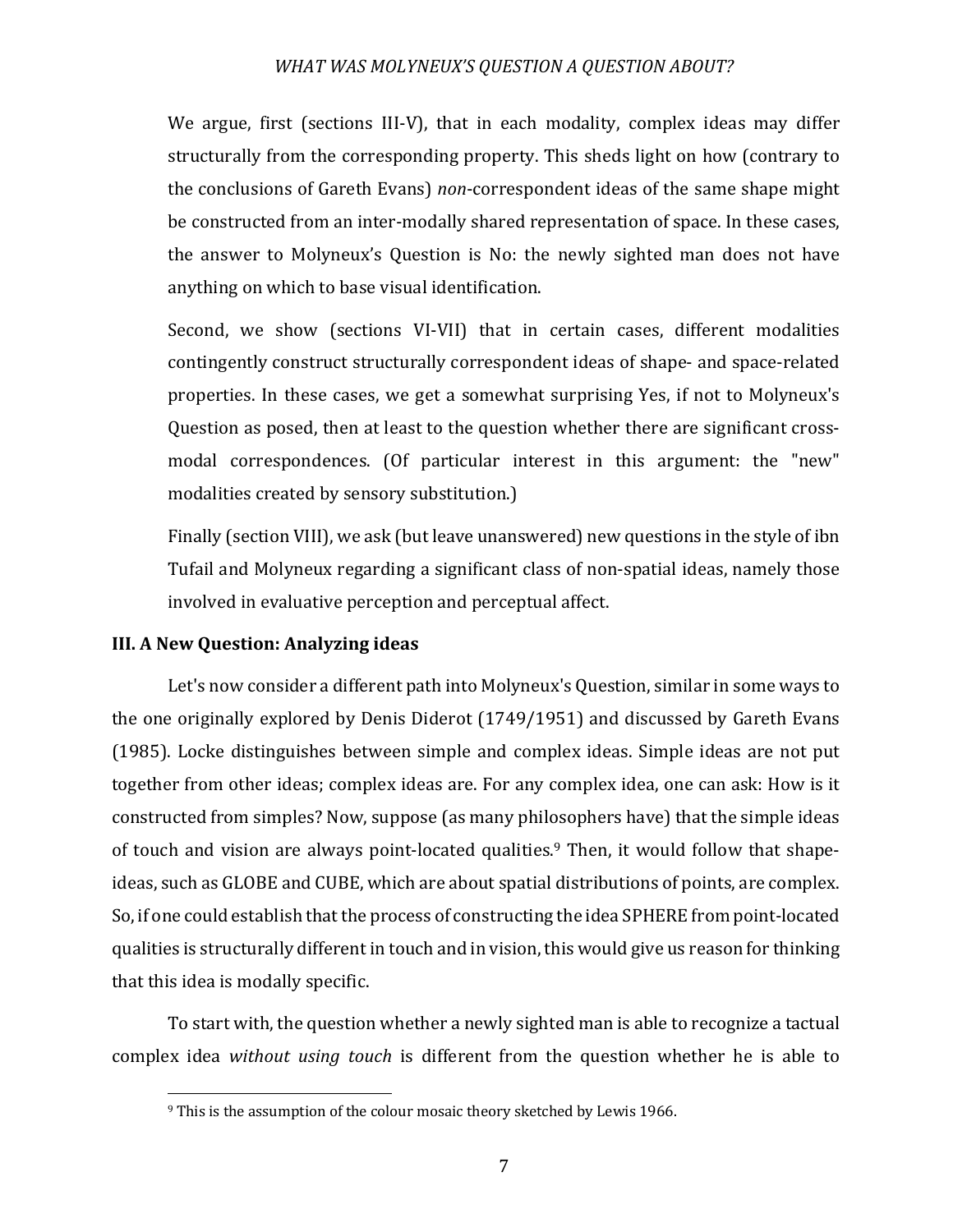recognize it *by vision*. For consider the complex idea, RS=ROUND AND STATIONARY. Hold in abeyance the question whether the newly sighted man would visually be able to identify the simple ideas, ROUND and STATIONARY. Allow this man whatever time and experience is sufficient to learn these ideas. And now put the question: what more would it take for him to be able to identify instances of RS? Presumably nothing more. AND is an analytic operation, and therefore not one whose acquisition depends on sensory experiences that the newly sighted man might be thought to lack. So, it is extremely plausible to think that he needs nothing more to learn RS than how to identify its simple components. But this argument does not show that RS can be applied *visually*. Of course, we have reason for believing that the conjunctive idea AND is deployed in cognition. But it is a substantive empirical question, not something that can simply be taken for granted, that AND can be applied straightforwardly in the construction and deployment of ideas within vision.

Second, note also that one cannot safely conclude that AND is, indeed, applied in the formation of a visual idea merely from the fact that the idea picks out a property that has a conjunctive analysis. Some small animals preyed on by large birds have a distinctive behavioural response (they freeze) to visually detected instances of the conjunctive property *dark* and *looming* (but not to visually detected instances of the property *dark* or of the property *looming*). Presumably they have a visual representation/idea of (i.e., whose content is) the complex, conjunctive property. But it does not follow that this idea is a complex construction with DARK, LOOMING, and AND as constituents: it could well be that their idea of the property *dark and looming* is an uncomposed atom. (As an aside: this would cast doubt on the notion that all simple ideas are point-located qualities.) In sum, it is wrong to think that if a property can be analysed as a conjunction, then the *idea* of that property will be conjunctive (and hence complex). The logical or mathematical structure of a property need not be reflected in the structure of the sensory idea of that property (cf. Hopkins, 2005).

On reflection, it seems that Diderot's approach to Molyneux's Question also leans on an analysis of the property, though in a somewhat different way. Diderot famously holds that vision and touch must have different ways of apprehending the mathematical structure of shape-properties. He assumes (mistakenly, as we contend) that since shape-properties are spatial distributions of points, shape *ideas* must also be constructed from ideas of spatial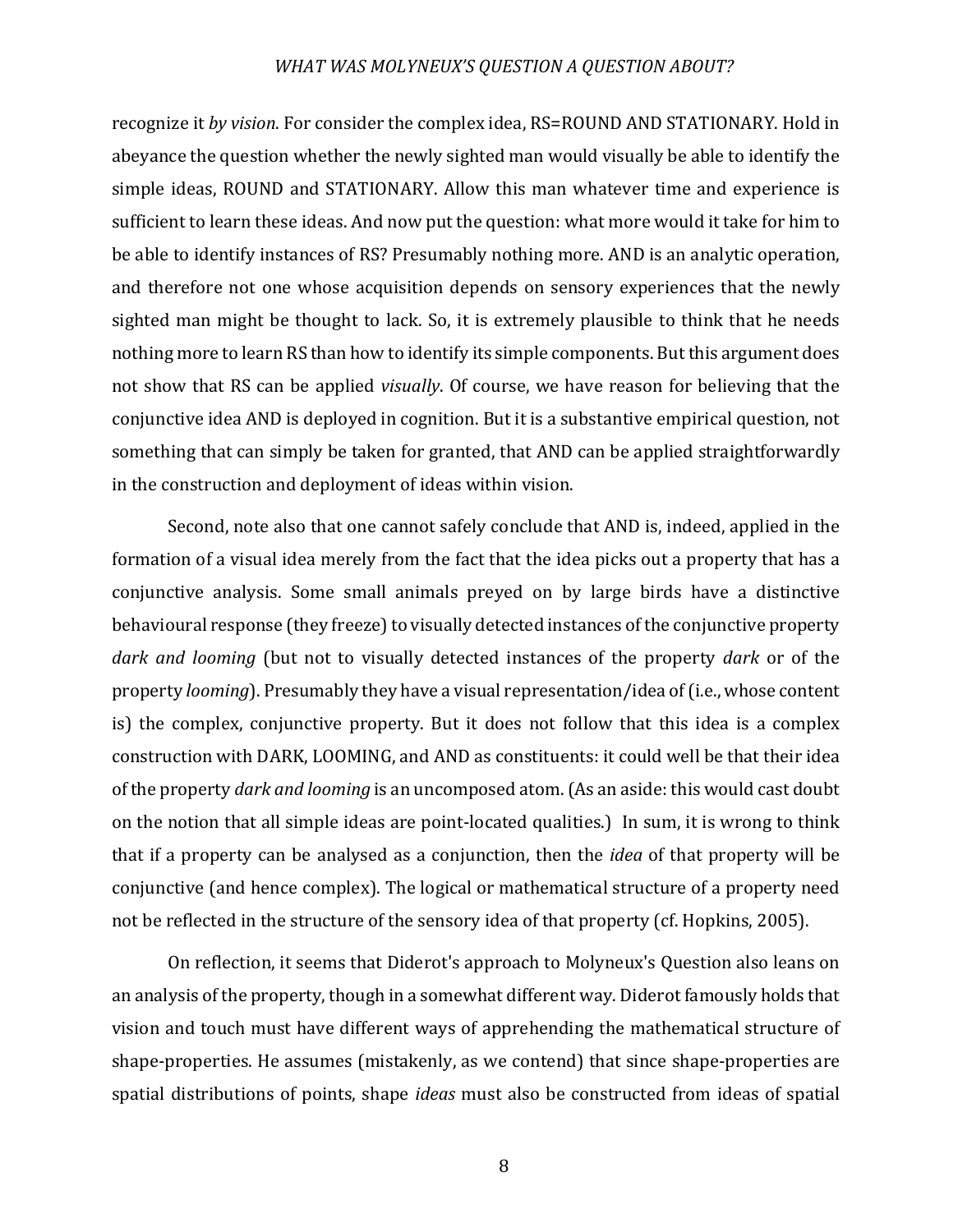distributions. He reasons that, since one can at a single glance form an impression of how spheres look, the visual idea can be formed by a simultaneous apprehension of the spatial relationships of constituent points. In contrast, he supposes that the tactual idea of these relations can only be formed by a temporally extended process: one cannot apprehend the whole sphere simultaneously by touch, and so one has to rely on moving one's hands over it. He concludes that the tactual idea of a sphere is different from the visual idea—the former has a kind of temporal structure that the latter lacks.

But this line of argument is mistaken. It is true that vision and touch differ in the spatial range over which they deliver information at a single instant. However, this is precisely the sort of difference that is put aside in the abstractive process that leads to general ideas. For consider: if a sphere is sufficiently small relative to the spatiotemporal range of vision then it can be visually apprehended at a moment, and one can then immediately form from it a visually generated general idea of sphericality.<sup>10</sup> (In this process, one discards size information, inter alia.) And exactly the same is true of touch: if a sphere is sufficiently small relative to the spatiotemporal range of touch, one can apprehend its shape at a single instant and form from it a haptically-generated general idea of sphericality (which discards size information, inter alia). $11$ 

Of course, Diderot is right that if the sphere is too large to be haptically apprehended at a time, then one needs to engage in temporally extended haptic exploration to form from it a general idea of sphericality. But the same is true of vision, with the difference that the spatiotemporal extent of the visual glance is larger than that of touch. But this is irrelevant, given that size information is discarded when we form the idea, SPHERE. It would seem, then, that, with respect to the perceptual acquisition of general ideas, the modalities of vision and touch are on a par: Diderot's alleged structural contrast between the two rests entirely on a modal difference in spatiotemporal range that is properly ignored in consideration of the perceptual acquisition of general ideas. He simply overlooks the possibility that a general

 $10$  See Klatzky and Lederman  $(1995)$  on the haptic glance.

 $11$  In neither case does the apprehension at issue demand perceptual contact with all of the points in the sphere; rather, what is required is presumably just the sort of perceptual contact with facing surfaces that supports acquisition of a general shape idea. This is another way of reinforcing the point that the structure of our perceptually derived ideas need not be the same as that of the corresponding properties.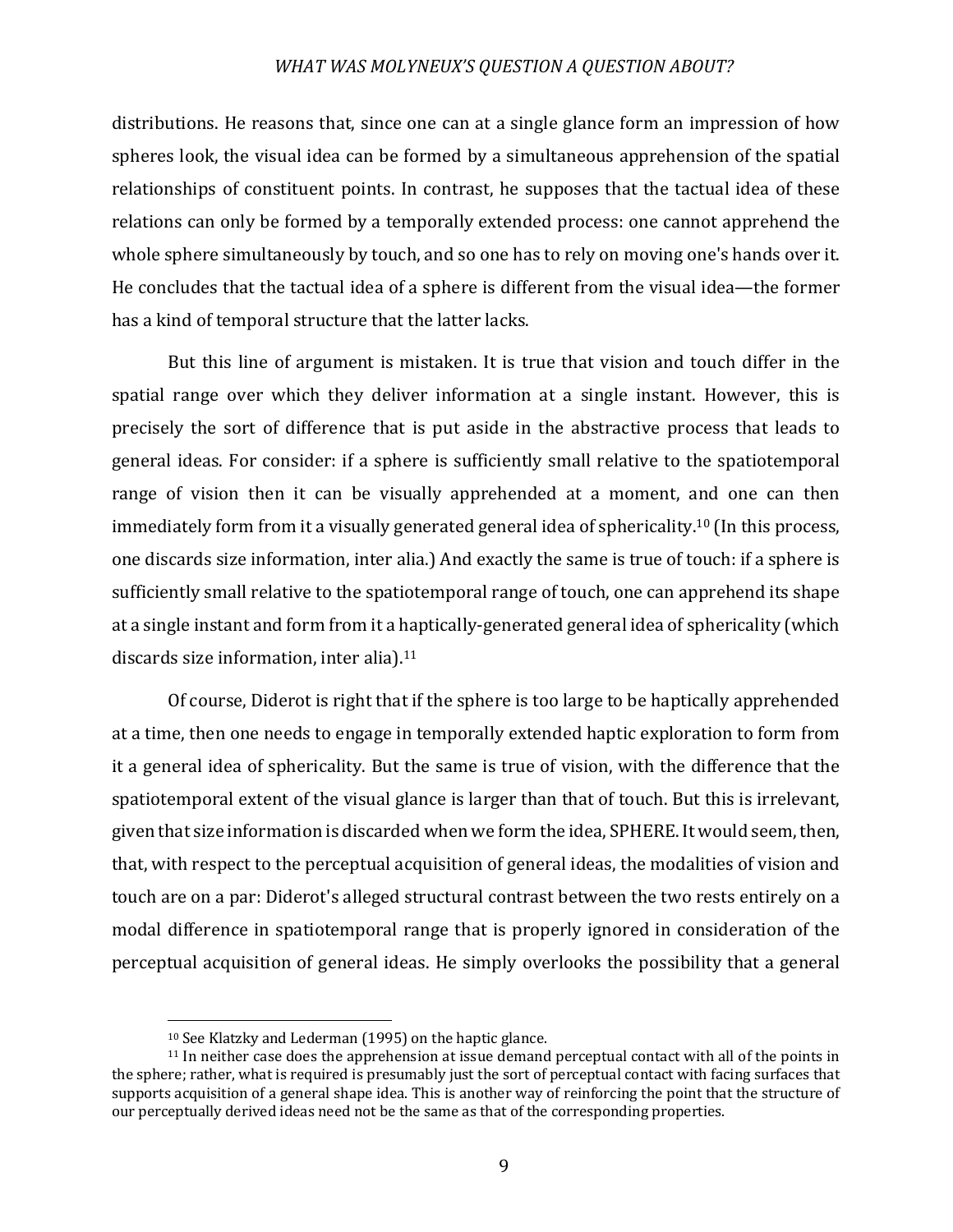idea of SPHERE could be constructed from an experience of a sphere that is small enough to be apprehended at an instant, whether it is a hand-size sphere apprehensible by touch or a much larger one apprehensible by vision.

Moreover, and even putting the last point aside, Diderot neglects the possibility that even if touch apprehends particular spheres temporally, the general tactual idea of a sphere could be formed by discarding temporality. (Evans gives some anecdotal evidence in favour of this possibility.) But even then, it would not follow that touch and sight are equally adept at making the comparison. Even if both modalities have a non-temporal idea, they might have different ideas. Or they may have the same idea (or structurally comparable ones); nonetheless, blind subjects may still not be able to make the cross-modal comparison in a way that enables them immediately to visually recognize spheres when they recover sight. And, as a matter of fact, Pawan Sinha and colleagues report empirical evidence that indicates an inability of newly sighted people to recognize shapes (Held et. al. 2011; Ostrovsky, Andalman, and Sinha 2006; Ostrovsky et. al 2009). In short, we have no grounds for a *general* answer, or even grounds to formulate a general question.

To summarize our line of thought in this section: It is wrong to assume that a sensory idea of a shape must reflect the analysis of the shape-property. A sphere is a certain distribution of points in space, but it doesn't follow that the visual idea of a shape is a representation just of that distribution—it may instead reflect gross characteristics distributed across a surface, for example, a smooth lighting gradient or a certain kind of textural variation. For this reason, we can't assume that touch and vision recognize spheres in the same way. If each relies on clues and indications rather than the actual geometrical analysis of a sphere, they might rely on different cues. Or they might rely on comparable cues (see section VI). The question is open.

This informs our general approach to inter-modal transfer: the question has to be put for specific ideas of specific shapes, and not for whole modalities. Interestingly, the answers given by Locke, Diderot, and many contemporary philosophers (including Gareth Evans) follow something much closer to a whole-modality strategy. However, we suggest, reflection on Molyneux's question about globes and cubes motivates a finer-grained approach.

10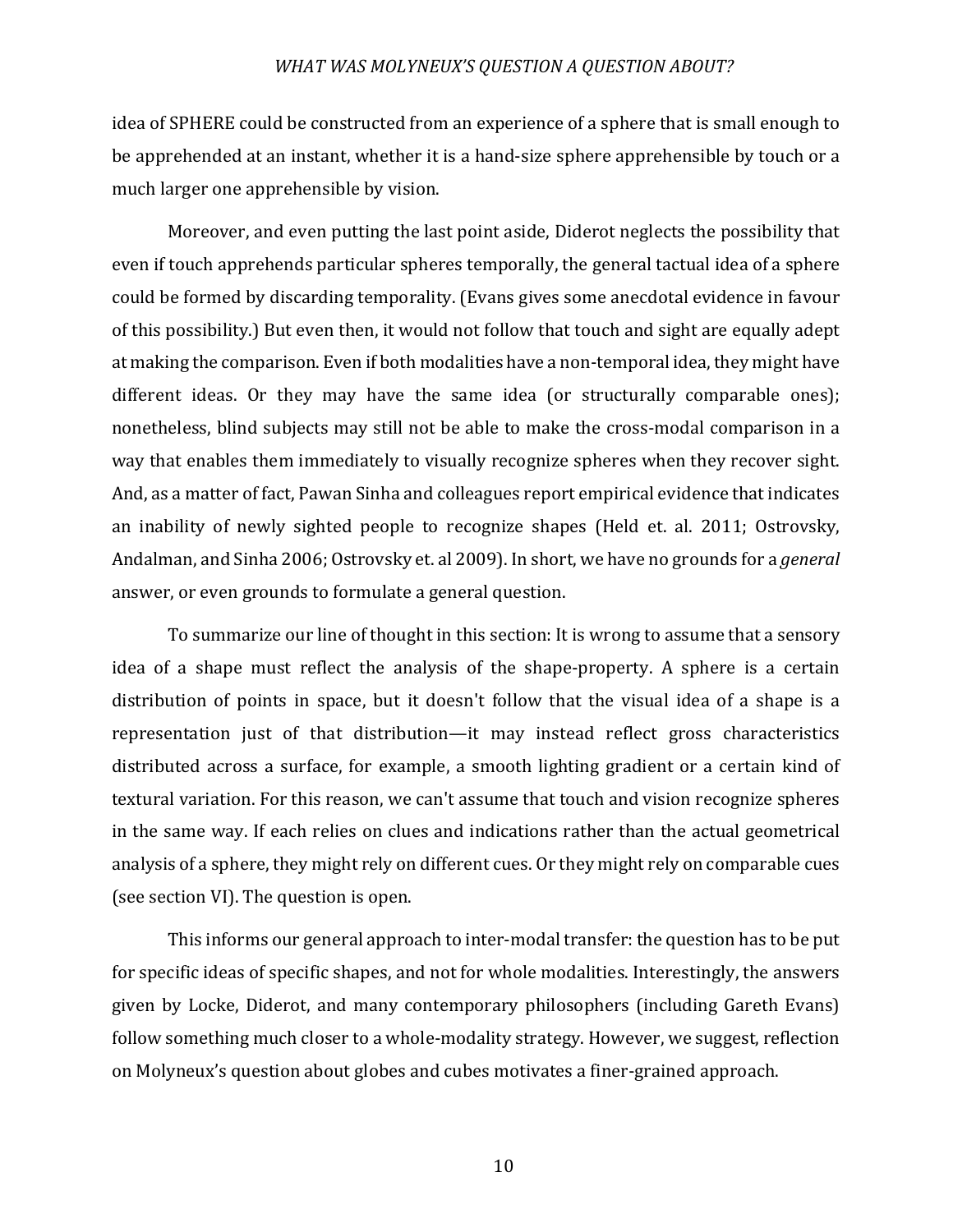## **IV.** Space and the Modalities: Sceptical Remarks

On its face, the question Molyneux poses is about shape. But Evans attempts to reduce this to an issue about *space*—specifically, about "the relation between the perceptual representation of space attributable to the blind, and the perceptual representation of space available in visual perception." This is wrong for a number of reasons. The shift from shape to space occurs against the background of Diderot's argument. As we have seen, Diderot thought that the blind can perceptually register shape only by temporally extended tactile exploration, and that their idea of shape is therefore that of a process. Evans rightly rejected this argument.

Evans is right to reject a facile inference from temporally extended experience of shape to temporally extended representation of space, but his critique does not touch Diderot. For a follower of Diderot could concede that the blind operate with a "simultaneous" conception of space when they are locating individual points, while still insisting that temporal-process notions have to be collated over time in order to get ideas of shape. Nonsimultaneous shape-representations are compatible with an underlying simultaneous space-representations. 

More significantly, both Diderot and Evans overlook the fact that there could be more than one way to keep track of position (Tolman 1948, O'Keefe and Nadel 1978, Gallistel, 1990). Some animals use travel metrics ("Walk steadily for ten minutes, slow down, turn right,  $\dots$ " etc.) to measure position, as inertial navigation systems do. This doesn't preclude them taking in spatial positions in a single glance. The test of whether an organism is sensitive to allocentric spatial layout is its ability to get from C to A after first going from A to B and B to C, where A, B, and C are not collinear. Similarly, the test of whether it represents an object's shape is its ability to trace the shape from multiple different starting points—top, bottom, middle. Touch and vision might be able to keep track of position relative to a starting point without employing the same pre-existing representation of space. In fact, there are significant structural differences between touch and vision regarding how they represent space (Matthen forthcoming). So, coordinating the two senses is not straightforward.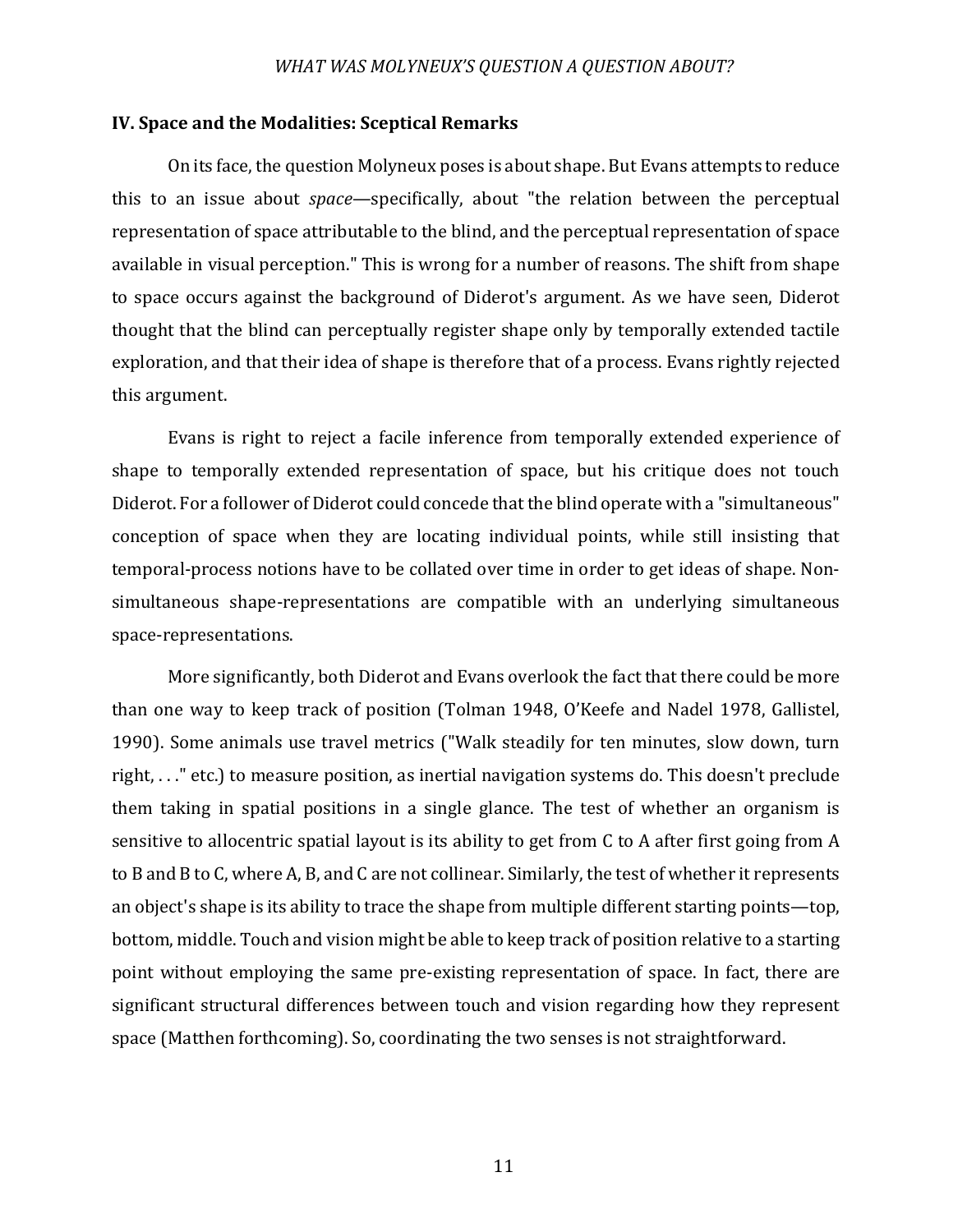A historical aside. Ibn Tufail's conjecture about the newly sighted man occurs in his story, *Haiy ibn Yaqzan*, which is a philosophical allegory about a boy cast away at birth on an island. Brought up by a gazelle, and utterly deprived of human contact, this boy comes to know everything that advanced cultures know, from the manufacture of clothing, to morals and religion, to cosmology. In the seventeenth century, this book was widely read, supposedly influencing Spinoza, Hobbes, and Locke (independently of Molyneux's letter), and inspiring Defoe's *Robinson Crusoe*. The newly sighted man is a thought experiment in the Introduction to the book; it elaborates the theme of knowledge in the absence of exposure to the most direct sources of knowledge: "Colours were such as he had before conceiv'd them to be, by those descriptions he had receiv'd." Molyneux cleverly plucked this anecdote from the book (or from the contemporary discussion surrounding it) and sharpened it. But since it is couched in such specific terms, it is difficult to know exactly how he viewed the problem. Locke himself didn't get the point at first glance, though he probably knew ibn Tufail's book. Presumably, Molyneux intended to query ibn Tufail's theme of knowledge without direct experience. Cross-modal carry-over isn't the only consideration relevant to this theme, nor (as Evans realized) is associative learning vs innateness. This is why we cast the net wider.

Given this historical background, it is entirely possible that Molyneux thought about his problem about cross-modal comparisons and associations simply as an instance of a much wider puzzlement. You have all sorts of non-spatial perceptual ideas of familiar things—of your loved ones, of the place where you live, of your clothes, and so on. You have many feelings evoked by perception: remember the terror induced in small animals by looming shadows. Are these non-spatial ideas transferrable from one modality to another, or comparable between them? We'll return to these questions below, but for now let's just acknowledge that there is no reason to think that Molyneux's Question was ultimately about just shape. (In fact, Molyneux's original formulation of the question to Locke explicitly invokes distance: "Or Whether he Could know by his sight, before he stretchd out his Hand, whether he Could not Reach them, tho they were Removed 20 or 1000 feet from him?") And even if it was, there is, more importantly, no reason to think that it reduces without remainder to a problem about the representation of space.

## **V. Shape: Foundation and Integration**

12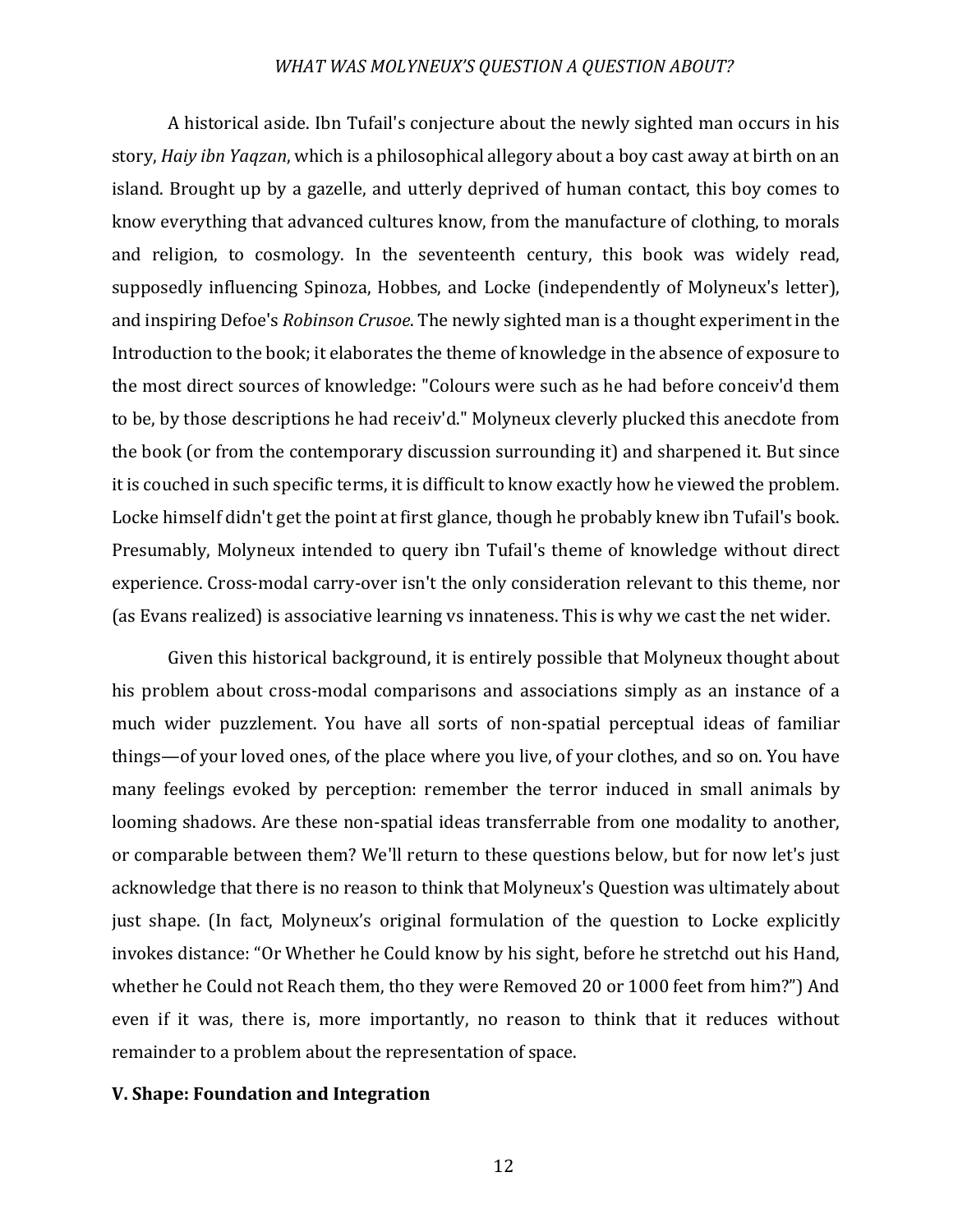Evans holds that our ideas of location and/or direction are shared by more than one modality. Suppose he is right. Let a light be switched on. Can a newly sighted man point to it, or at least tell whether it is on his left or his right? Can he make inter-modal comparisons among these presentations? It is not clear: evidence suggests that these comparisons emerge over a complex interactive developmental trajectory (Thelen, et al, 2001). Either way, this does not settle the issue about shape. Suppose that a neonate has the ability to locate each of a collection of points by both vision and touch. Suppose further that she can discriminate by touch whether these points are collinear or not. Would she be able to determine by vision whether these points are collinear or not? And, similarly, the newly sighted person? There is no a priori reason to think that the answer to these questions is 'yes' and no reason to think that it is 'no' either. The ability to locate points in space is not the same as the ability to determine whether they stand in complex spatial relations. The senses may share a representational framework for space without sharing a representational framework for shapes.

Given these observations, we propose to break the question of inter-modal comparability of general ideas of shapes up into parts as follows.

1. *Spatial Foundation*. Does the ability to locate points by touch have the same representational basis as the ability to locate points by sight?

2. *Integration Step*. Given a set of points that have been located by the Spatial Foundation of touch and also that of vision, is the ability to determine by touch whether they constitute an instance of a shape S structurally similar to the ability to determine this by vision? And if so, would this help, or even enable, a newly sighted person to recognize instances of S by vision alone?

Our general view is that these questions have to be tackled piecemeal. The ability to locate points may be context dependent; the formation of general ideas of shape S might employ the same integrative tools in two modalities, but this might not be the case for shape S'.

Even if Evans is right that the Spatial Foundation question should be answered positively, this does not address the question of the Integration Step. And as we argued in the preceding section, it is plausible to think that different modalities might address this

13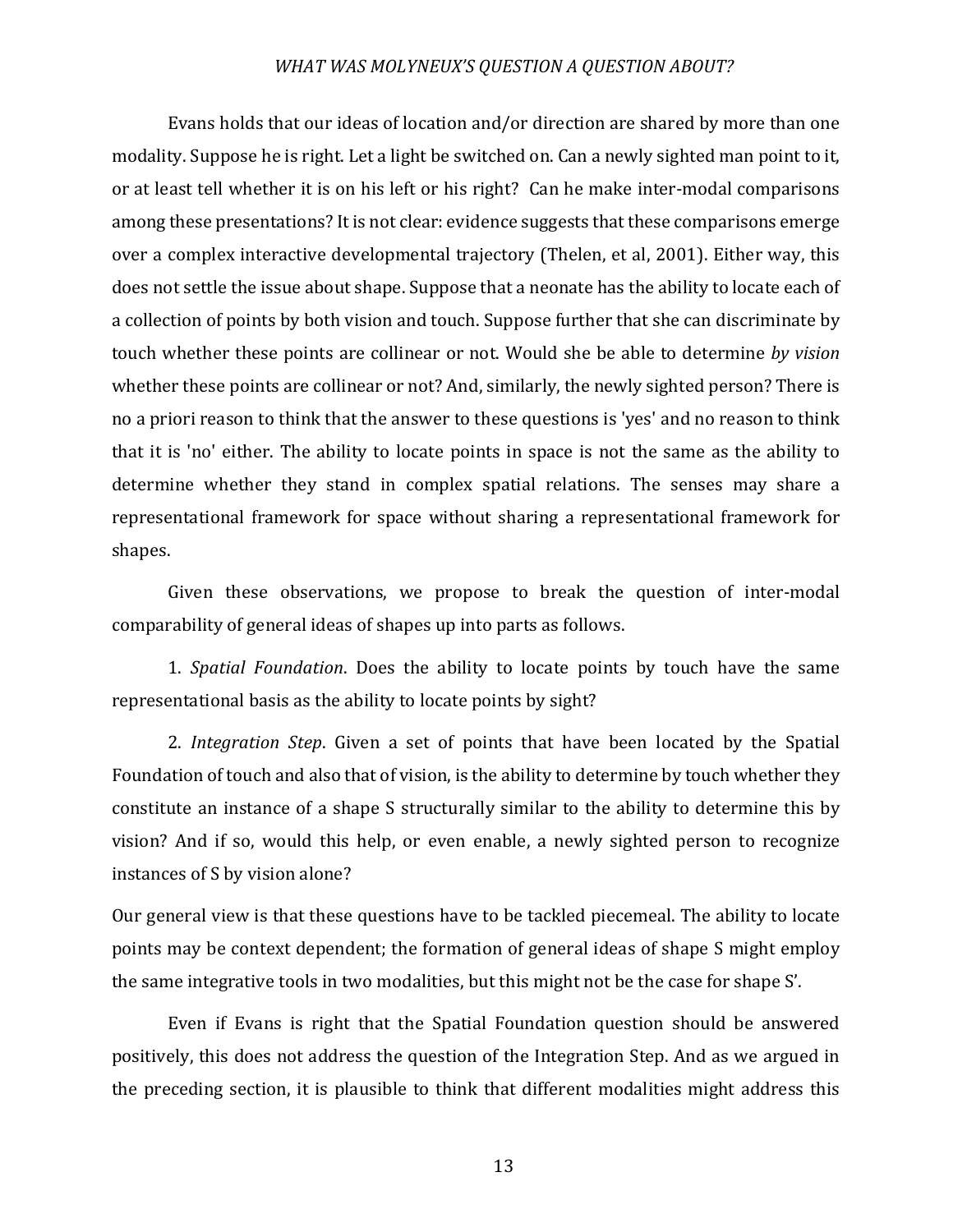differently. In Matthen and Cohen (forthcoming), we taxonomized the Integration Step by the dimensionality of shapes. This allowed us to bring a number of different empirical studies to bear on the issue, because, though they are not initially addressed to Molyneux's Question, they could be interpreted as addressing the Integration Step.

In all of the cases we reviewed, we found that touch and vision follow different strategies in the Integration Step. So, in these cases, the answer was indeed No. But we did not arrive at this conclusion by a general argument; we had to adduce cases to prove each No. Thus, there is no path to a general answer to Molyneux's Question. Now, as we'll argue in the next two sections, there are cases where the Integration Step is structurally similar across modalities. Since the integrative strategies followed by different mechanisms for perceptual feature extraction are diverse, there is no reason to expect a uniform answer across all features.<sup>12</sup>

# VI. Beyond Shape: The Perceptual Representation of Faces, Biological Motion, and **More**

So far, we have largely followed mainstream philosophical tradition in construing Molyneux's question as, in the first instance, directed at the perceptual representation of shape. But our articulation of the question into foundational and integration components invites analogous questions about the foundational and integrative roots of non-shape properties as well. For any property that can be apprehended by multiple modalities, we can ask: What are the foundational elements and integrative procedures enlisted by the different modalities? And are these sufficiently similar between the modalities to allow crossmodal transfer (immediately, with certainty, etc.) for ideas of these properties?

This way of thinking of MQ is more fine-grained than our earlier dimensional taxonomy in that it allows for obstacles to crossmodal transfer between pairs of modalities even within a single spatiotemporal dimensional regime, and even when there can be other

<sup>&</sup>lt;sup>12</sup> Note that our pluralism about Molyneux's Question arises from our concern about particular perceptual strategies for the recovery of individual features; Glenney (2013) and Hopkins (2005) endorse pluralism about  $\overline{MQ}$  as well, but for different reasons.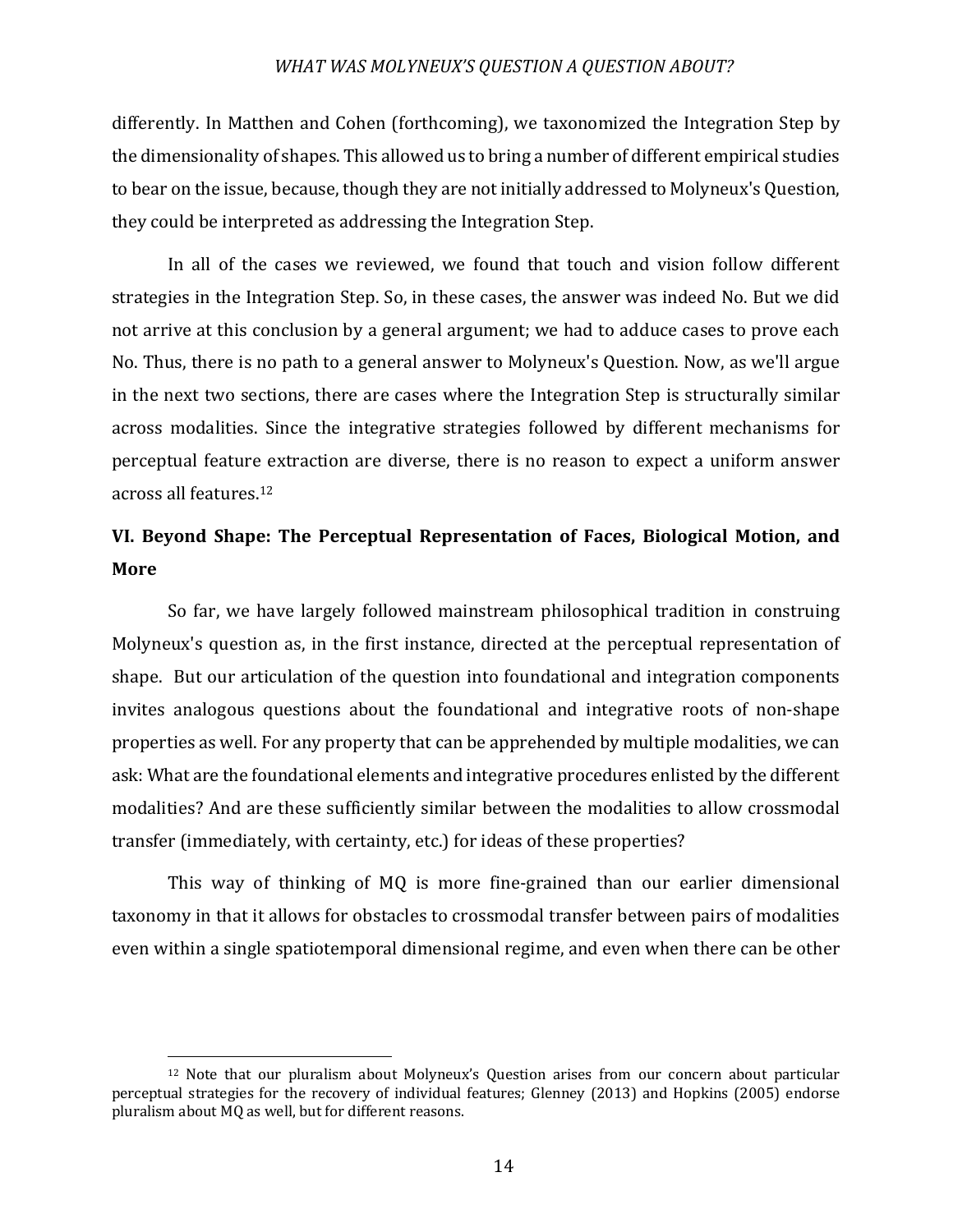cases of successful crossmodal transfer between those same two modalities and within the same spatiotemporal dimensional regime.

To see some of the potential obstacles, and with the caveat that, as we've learned from the shape MQs, we can't expect our answers to such questions to generalize automatically between cases, we want to review a number of instances where the evidence suggests that the foundational and integration steps may be modally specific, hence where crossmodal transfer may fail.

As an initial example of this type, we can consider the integrative processes at work in the visual representation of human faces.<sup>13</sup> Though there are a number of ways to bring out the special features of these processes, one of the most striking comes from the so-called Thatcher effect—the finding (Thompson 1980) that local anomalies in the geometric organization of faces are dramatically harder to detect in upside-down than in right-side up faces (see figure 1). This result gives us reason for thinking that at least some of the integrative processes involved in the visual representation of faces can't be understood simply as those involved the ordinary visual integration of metrical spatial information orientation matters as well. Faces, then, are treated as a kind of spatial form, but a kind for which vision reserves special treatment. (This is yet another way of making the point we made at the end of section III: perceptually informed ideas of a property need not be composed the same way as the property itself.)

 $13$  Material in this and the next section overlaps with Cohen (2018).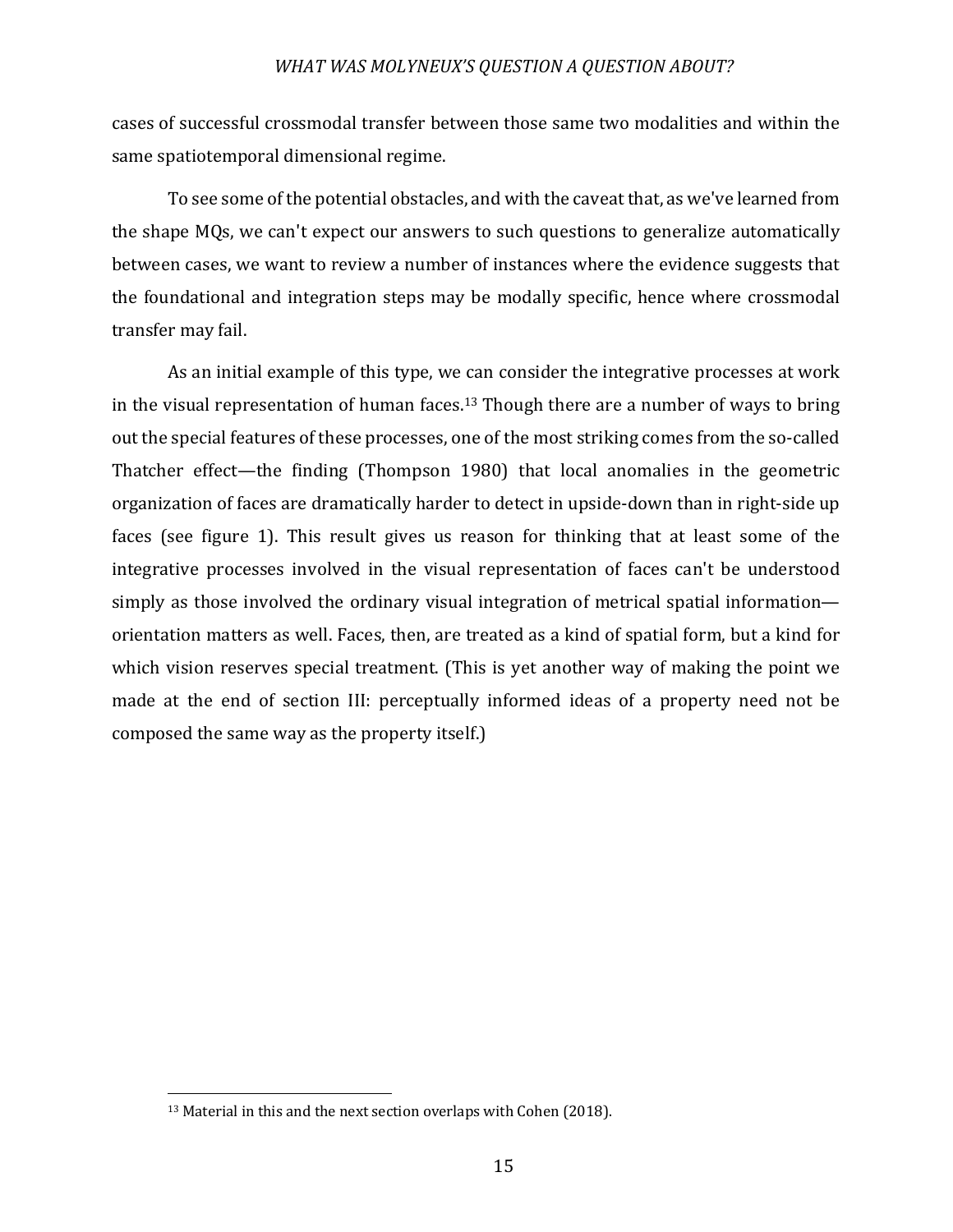

**Figure 1: The Thatcher Effect** 

There are several other effects suggesting that visual integration for the representation of faces is special relative to ordinary spatial form. Thus, detection times are significantly faster for faces than for upside-down faces or arbitrary assemblages of facial features in non-face arrangements (Purcell and Stewart 1988; Farah et. al. 1995; Yin, 1969). Visual face recognition is susceptible to characteristic overgeneration errors: we (mis-) recognize a face in a cloud or a mountain far more readily than other objects. It can be selectively impaired in congenital or acquired defects (prosopagnosia) that spare other aspects of visual processing (Barton 2003). And it is no surprise, given these and similar findings, that vision devotes special resources to face perception, in the form of dedicated processing (Kanwisher 2010; Sinha et. al. 2006; Sugita 2009), carried out in specialized neural areas (Liu, Harris, and Kanwisher, 2010; McCarthy et. al. 1997). (But see below.)

Suppose this is all correct  $-$  that, though human vision is capable of integrating a wide range of two-dimensional spatial forms from lower dimensional spatial information, its integration of faces enjoys certain advantages relative to that of other (equally complex)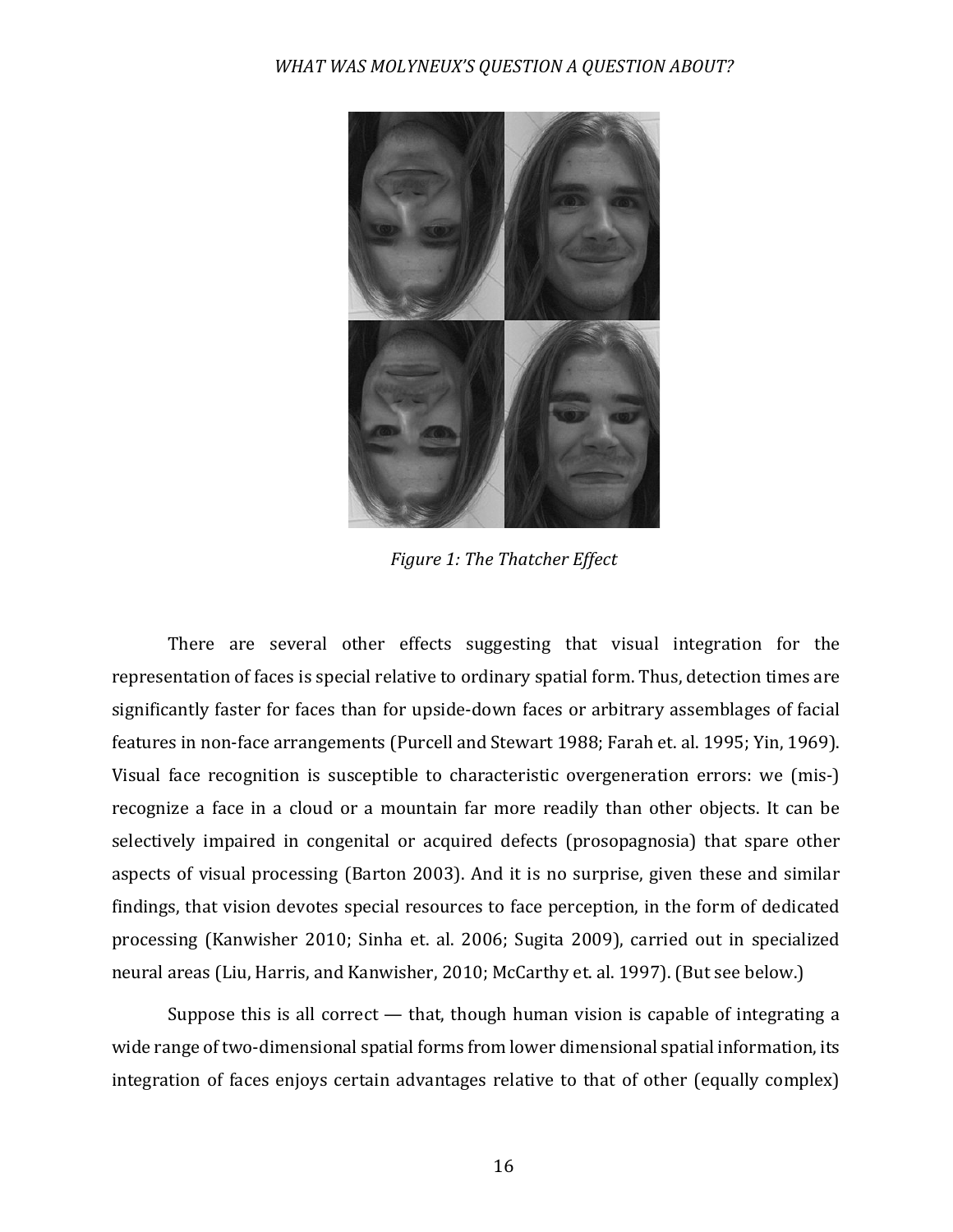spatial forms within this dimensional regime. Should we expect this fact about vision to hold of other modalities capable of representing spatial form? Not at all. There is no *ex ante* guarantee that a second modality, *m*, that also integrates spatial information in two dimensions, will also carry out its integrations of faces in the special ways in which vision appears to do. But if not, then we should be unsurprised to find failures of crossmodal transfer between vision and *m* for representation of faces (or other properties to which the two modalities are differentially attuned).

We can test this conclusion by comparing face perception in vision against face perception in two other modalities capable of representing two-dimensional spatial form: ordinary haptic touch, and an artificial modality for sensory substitution that presents the outputs of visual transducers to (normal) audition: the Prosthesis for Substitution of Vision with Audition (PSVA) of Capelle et al, 1998.

Consider first the comparison to haptic touch. One significant difference between visual and haptic integrations of two-dimensional form is that the two modalities differ in the lower-dimensional foundational information from which the integrations are performed: vision works from point-colours (or point-intensities) in an external space, while haptic touch works from point-pressure in bodily space (often accompanied by awareness of willed motion of our hands and other body parts). However, despite these foundational-step differences in the lower-dimensional data available to the two modalities, it turns out that vision and haptic touch converge on the results of form integrations in a wide range of cases. Moreover, and perhaps yet more surprisingly, there is evidence that haptic touch treats facehood, in particular, as special in some of the ways that vision does. Specifically, the existence of a Thatcher effect for haptic touch that parallels the Thatcher effect for vision (Kilgour and Lederman 2006) provides strong evidence that haptic touch, like vision, is specially attuned to facehood, relative to equally complex two-dimensional spatial forms (Lederman, Klatzky, and Kitada 2010). And, since the two modalities align in apportioning importance (i.e., computational resources) to this one property of facehood, it's not too surprising to learn that there is, indeed, bidirectional cross-modal transfer for facehood between them in priming studies (Reales and Ballesteros, 1999; Easton et al.,1997a, b;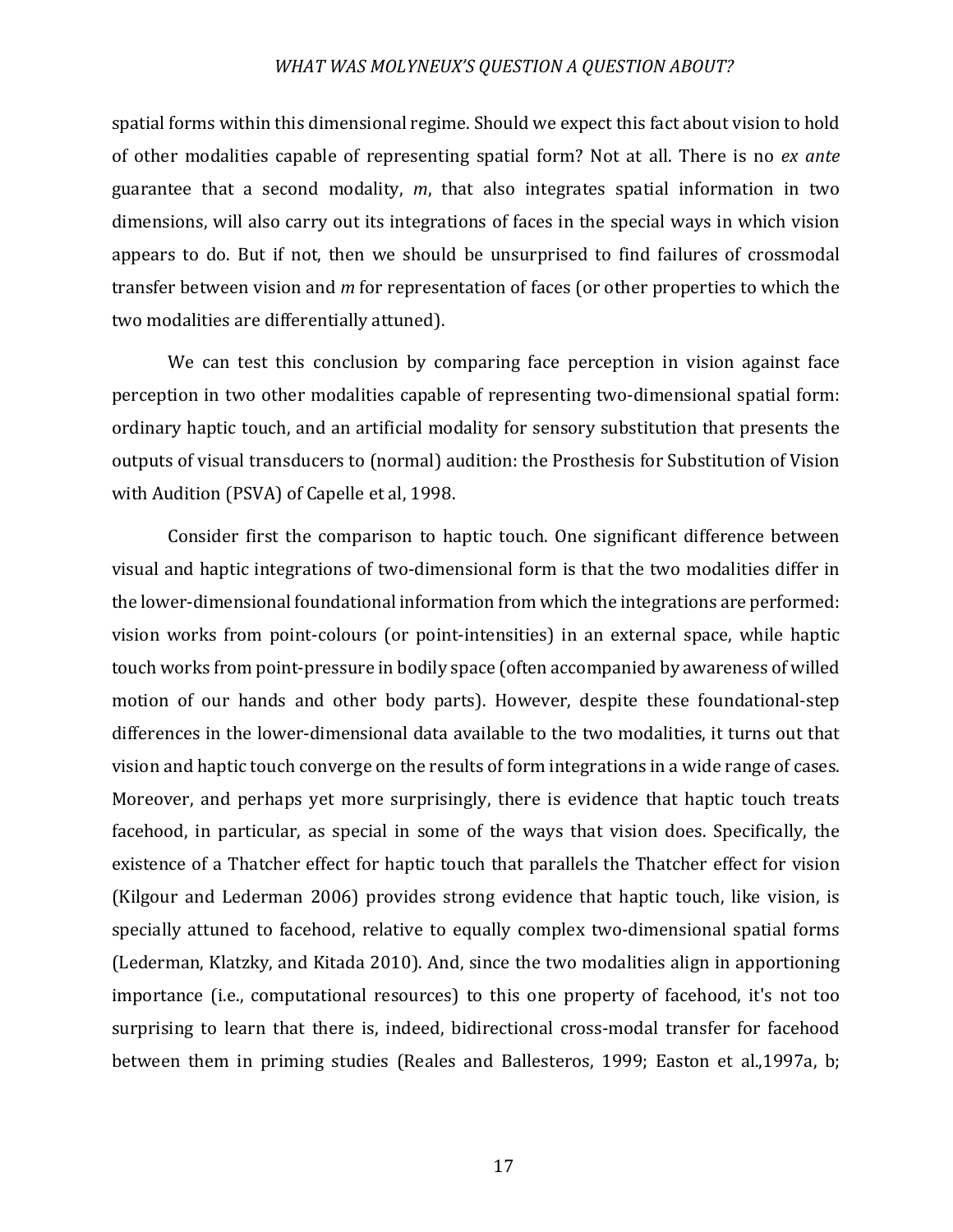Hadjikhani and Roland, 1998; Kilgour and Lederman, 2002; Casey and Newell, 2003, 2007; Norman et al., 2004).<sup>14</sup>

Now consider the perception of two-dimensional form through PSVA. Here, again, the foundational data from which the modality integrates two-dimensional form information consisting of auditory pitches organized temporally, accompanied by awareness of willed motion of the head/mounted receptor array—is quite different from the data on the basis of which vision performs its form integrations. Should one expect that there would be significant differences in the integrative processing methods employed by PSVA and vision? Our point is that what we know about vision and haptic touch gives us no firm basis for answering this question one way or the other. In particular, we cannot assume that the form integrations corresponding to faces will be favoured under PSVA (as they are in vision and haptic touch) over those corresponding to equally complex forms. And there is no evidence of a Thatcher effect for PSVA. <sup>15</sup>

What can we conclude from the above evidence? First, it seems that there are certain similarities between vision and touch with regard to the construction of face-ideas. This suggests that there will be some cross-modal carry-over between the two modalities. Of course, it would be far too hasty to jump to a positive response to the Molyneux-type question whether a newly sighted man could recognize the face of his lover by sight alone.<sup>16</sup> And, indeed, it would be too quick even to conclude that he could immediately make judgements like "That looks like a hooked nose." For as we noted earlier, similarity of content does not imply equal ease of application. Nevertheless, we can expect some cross-modal parallels between visual and haptic face perception that do not hold with respect to the visual and haptic perception of spatial form in general. It would not be surprising, for example, to

 $14$  Investigators have taken these findings to suggest that vision and touch processes share at least some structural representations of faces. It remains controversial whether such shared representations are more closely allied with a format used by one of the modalities (which would mean that interaction with the other modality would involve a certain amount of representational remapping), or whether they are expressed in a common and modally unspecific format.

 $15$  There are other sensory substitution systems that transform visual input to auditory output; consistent with our general approach, we also should not assume that any conclusions about PSVA will extend to these.<br><sup>16</sup> Brian Glenney notes that face-blindess is a common deficit among the newly sighted (Fine et al, 2003;

Cattaneo and Vecchi 2011: 98-102). Whether this is related to Molyneux's Question is unclear.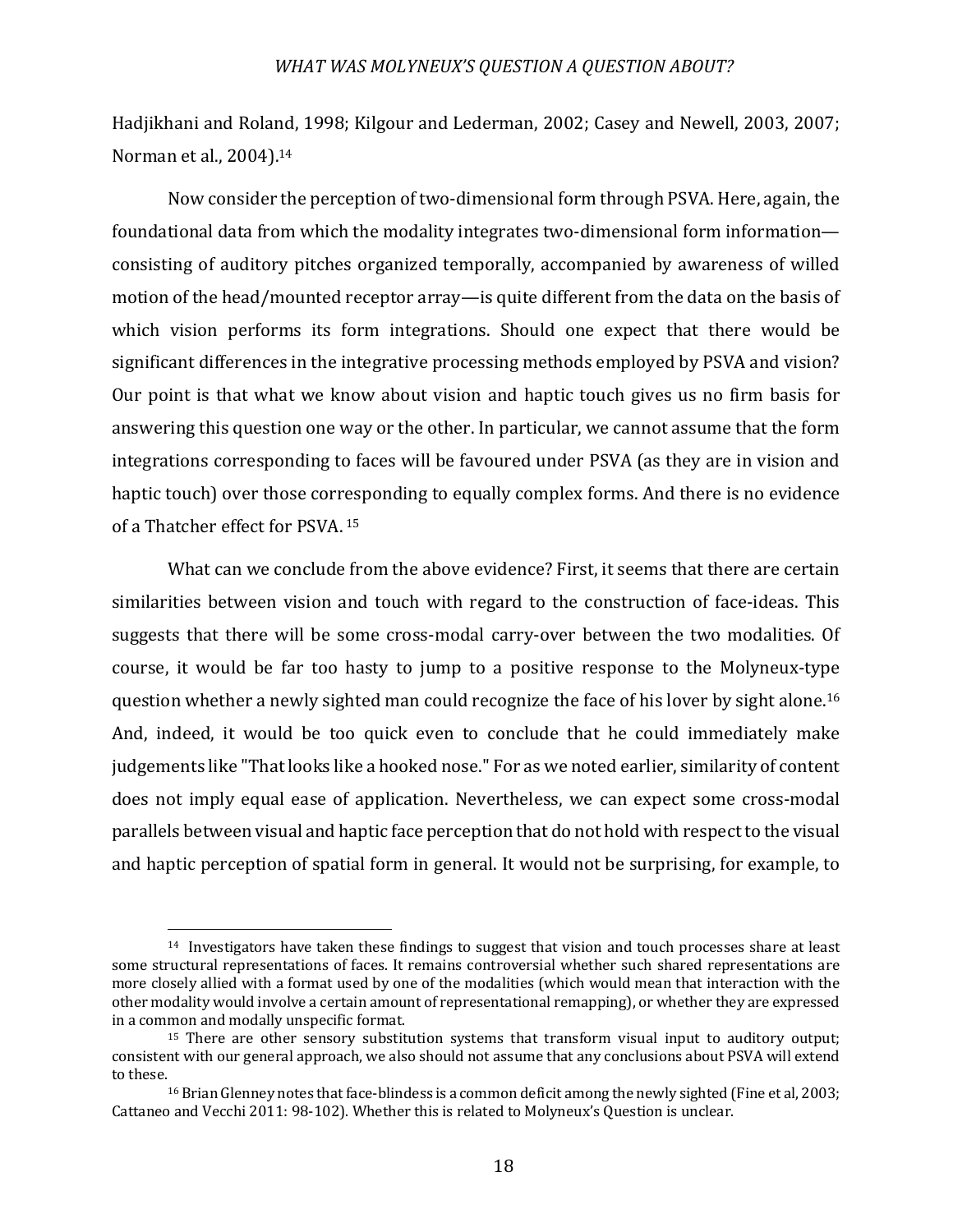find that the newly blind person would preferentially pick up on certain cues for face recognition or be quicker to learn it under haptic presentation. So, while we would not have an answer to Molyneux's question for faces, we *would* expect some positive answers in the general vicinity.<sup>17</sup>

However, we cannot assume that any such correspondence would generalize to other cases. As noted, there is a mismatch between the capacities for integrating faces in vision (where such integrations are given special status relative to other integrations built from spatial foundational data) and in PSVA (where they are not). Under these conditions, one would not expect that there should be crossmodal transfer of integration for facehood between the two modalities. $18$ 

Having made these observations, it is now natural to ask whether and how widely the special integrative processes at work in vision (and perhaps other modalities) extend. On the evidence, there do appear to be other types of two-dimensional spatial forms, beyond human faces, to which vision (at least) applies special integrative processes. Take, for instance, the visual system's ability to classify automatically, quickly, and easily, certain but not other, equally complex, patterns of a few moving points of light as reflecting the motion of key joints in a moving organism (Johansson 1973).

<sup>&</sup>lt;sup>17</sup> This is broadly consonant with the differences in learning speed for different cues reported by Sinha and colleagues for shapes. See Matthen and Cohen forthcoming: section VI.

<sup>&</sup>lt;sup>18</sup> Specifically, one would not expect to see crossmodal transfer of integration for facehood from the modality attuned to the property (vision) to the modality not attuned to the property (PSVA); this leaves it open that there might be transfer in the other direction.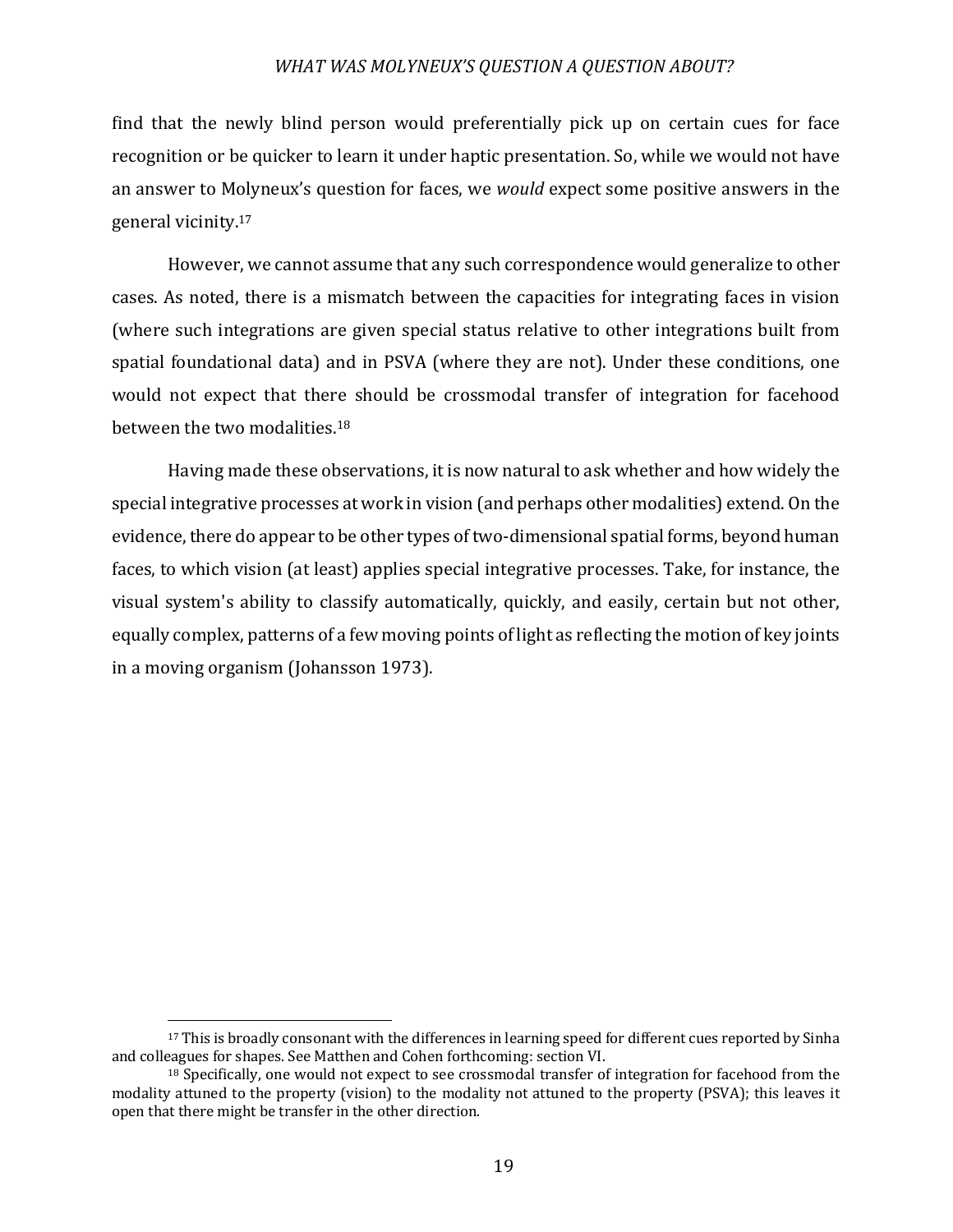

*Figure 2: Subjects visually distinguish moving patterns that reflect the motion of key joints in an organism from random, but equally complex, patterns.* 

Like visual perception of faces, visual perception of biological motion appears to involve specialized processing (Lu 2010), to be carried out in specialized areas (Allison et al 2000; Grossman, et al 2000), and can be spared in injuries that damage gross motor and other spatial abilities (Jordan et. al 2002; Kim et. al 2008). Moreover, there is a Thatcher effect for biological motion as well: it is significantly easier to detect local anomalies (anomalies that perturb the visual classification of the motion as biological) in displays that are right side up than in displays that are inverted (Troje and Westhoff 2006; Mirenzi and Hiris 2011).

And, indeed, there is evidence that at least some of the criteria we have appealed to in the foregoing extend to yet further properties (especially with perceptual learning). Thus, Twedt, Sheinberg, and Gauthier 2007, and Wong et. al. 2010 find evidence of a Thatcher effect in vision for a range of non-face object types, including cars, buildings, bikes, and letter strings. And researchers have found face-like reduced reaction times in visual recognition tasks and disproportionate costs for recognizing inverted figures by experts with a wide range of non-face domains, including particular dog breeds (Diamond and Carey, 1986), and novel artificial ("greeble") figures (Gauthier & Tarr, 1997).<sup>19</sup>

 $19$  The generalizability of such face-like effects to other properties naturally leads to doubts about whether the allegedly face-specific processing and face-specific neural areas are as domain-dedicated as many have held.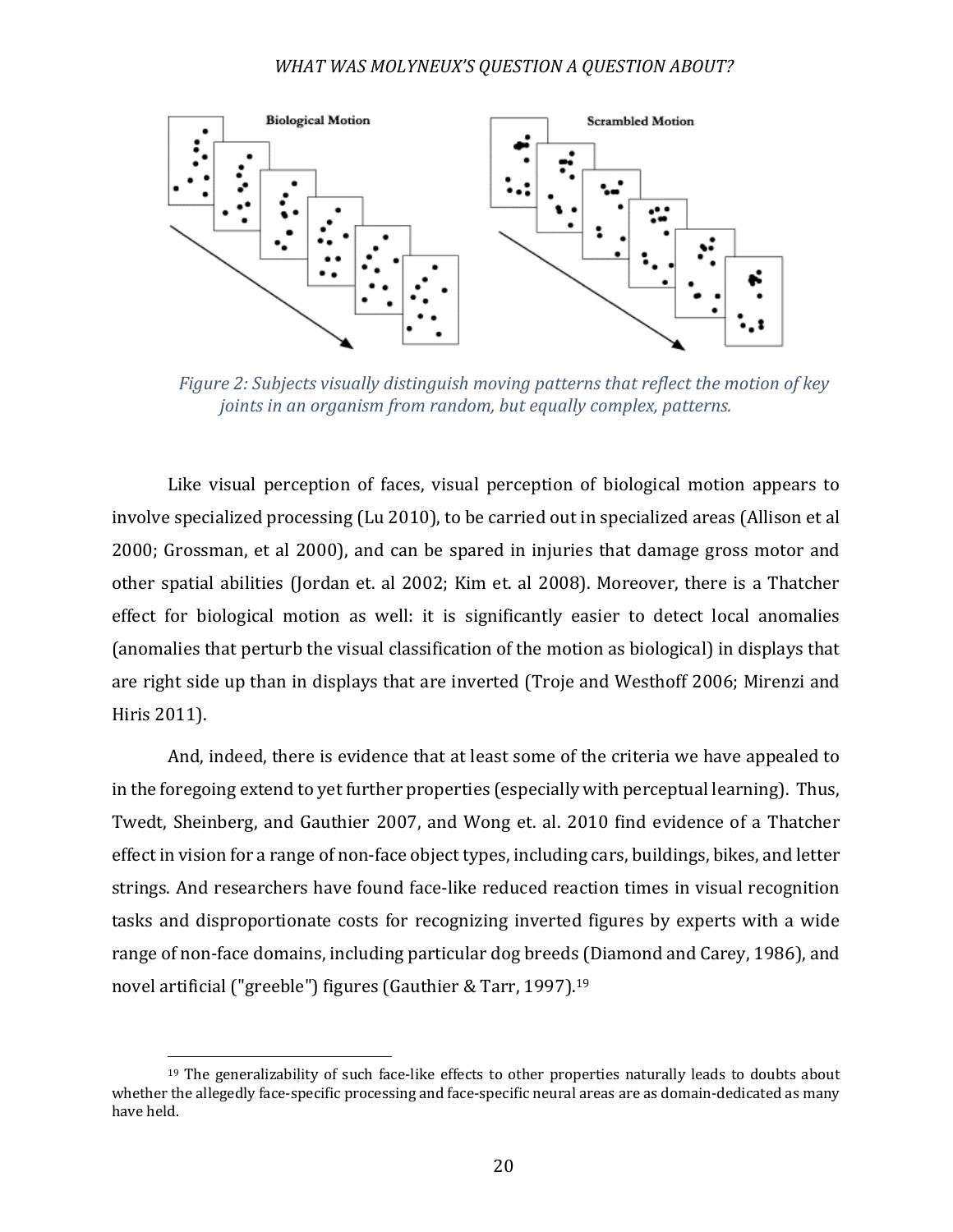Taken together, these results suggest that vision can become specially attuned tocan come to perform specialized integrations for—a range of form properties in a variety of ways, some perhaps innately specified, some perhaps not. However wide this range turns out to be, it does seem that vision is, in the ways we have elaborated, more attuned to some spatial form properties than others. Thus, even if it is true (and it may not be) that the ideas enlisted in the visual perception of form all share a common spatial foundation, they may nonetheless differ in the way they are integrated from their foundations. And if there can be such differences for ideas of spatial form *within* a modality, there is all the more reason for thinking that crossmodal transfer may fail. For, again, modalities might build their ideas of a spatial form from distinct foundations, and even if they share foundations, they may carry out their compositional steps in different ways, so that whatever special advantages (of speed, accuracy, etc.) exhibited in a first modality may fail to manifest in a second.

# **VII. Another Clue to Modality-Specific Processing: Evidence from Illusion**

Another strategy for uncovering modality-specific forms of integration that may impede crossmodal transfer involves reflecting on classic perceptual illusions. Perceptual illusions within a modality can be viewed as signatures of integrative processes at work within that modality because they reflect how these processes can go wrong in reconstructing the world. That vision responds to the Müller -Lyer configuration in its usual, illusory, way, tells us that the processes underlying our visual integration of twodimensional form lead to a characteristic type of misestimate—one that may or may not be replicated by integrative processes for the same two-dimensional form in other modalities.<sup>20</sup>

Now, investigators have known for some time that the Müller-Lyer illusion, and other geometric illusions (e.g., the Poggendorff, the vertical-horizontal illusion) have counterparts in haptic perception (Bean 1938, Over 1966). Commentators have sometimes concluded that such transfer between modalities will occur quite generally (e.g., across many different pairs

 $^{20}$  Highlighting failures of crossmodal transfer for this class of integrations is also useful in bringing out that special features of particular modalities need not be those that possess adaptive significance. This is salutary because it takes us beyond the domain of biologically significant features such as facehood and biological motion.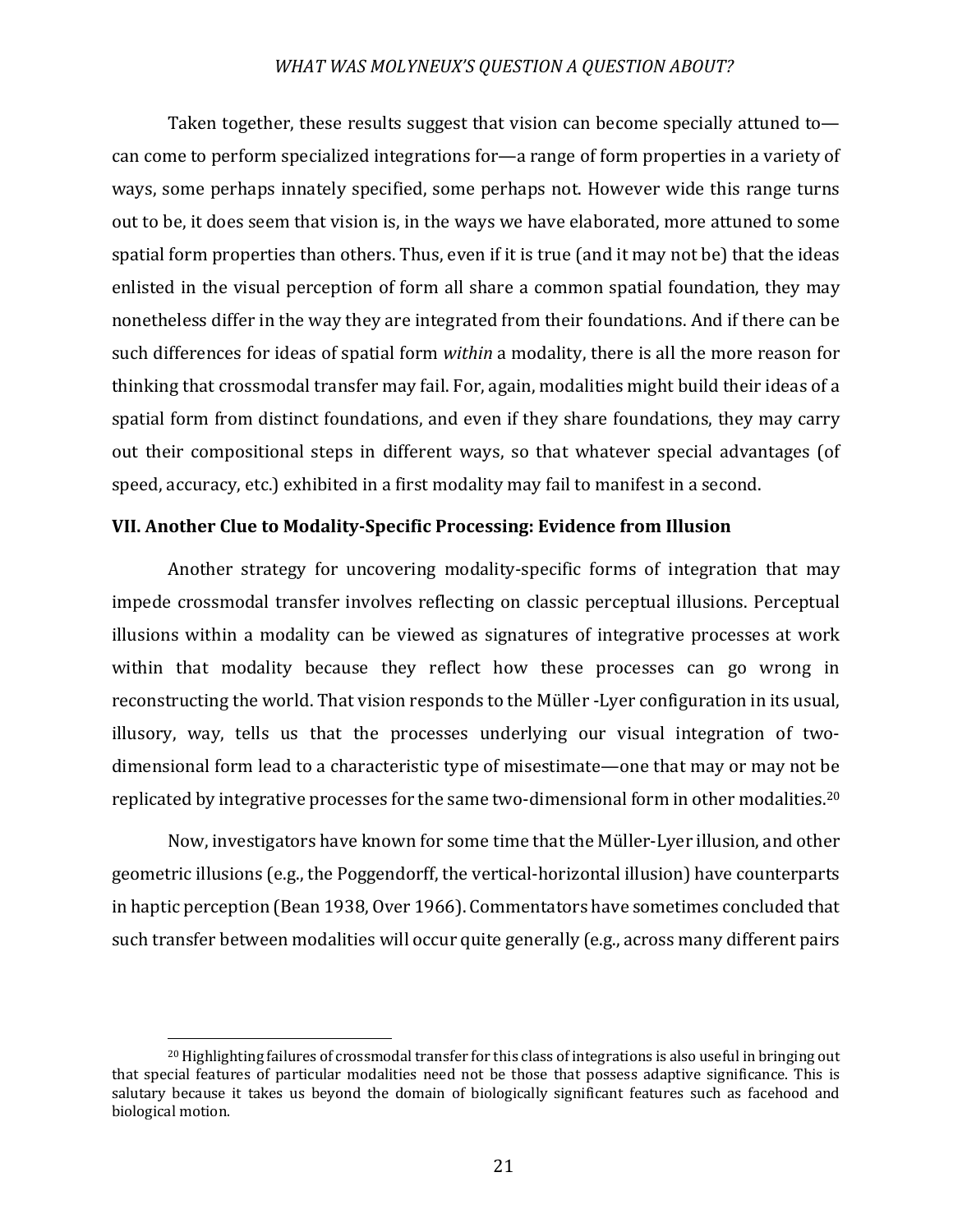of natural and artefactual modalities, especially after extended perceptual learning).<sup>21</sup> We want to suggest that the evidence supports a more guarded assessment: sometimes transfer occurs, sometimes it does not, and even where it does there may be interesting differences to note.

To begin with a case of successful transfer, consider the susceptibility of haptic perception to the same errors of line length estimation present in visual perception of the Müller-Lyer configuration. It is striking that the effect not only occurs in both visual and haptic perception, but that its visual and haptic manifestations are analogous in a number of more specific respects. In both cases, errors are larger for more acute angles (Over 1966, Heller et. al. 2002) and decrease with exposure time/perceptual learning (Rudel and Teuber 1963). In both cases, explicit instructions to ignore the fins in favour of focusing on bodycentered cues reduces error rates significantly (Millar and Al-Attar 2002). And there is a strong positive correlation between magnitudes of visual and haptic misestimates within individual subjects (Gentaz et. al. 2004). Finally, the haptic effect seems equally present in sighted, sighted but blindfolded, sighted but low-vision, and congenitally blind subjects (Heller et. al. 2002). This series of shared features is notable, and encourages the impression that analogous integrative mechanisms may be at work across modalities.

On the other hand, we can see that this situation is far from guaranteed by considering a pair of papers by Laurent Renier and colleagues on two classic cases—the Ponzo illusion (depicted in figure 3) and the vertical-horizontal illusion (depicted in figure  $4$ )—in subjects using a prosthesis for substitution of vision with audition (PSVA) (Renier et. al. 2005; Renier, Bruyer, and DeVolder 2006).

 $21$  For example, such optimism about transfer emerges from the reports of Gerard Guarniero (1977), a congenitally blind philosophy Ph.D. student who served as a subject for Paul Bach y Rita's celebrated work with Tactile-Visual Sensory Substitution (TVSS), and who went on to write a dissertation on space perception (Guarniero 1977b), and also from the approving citations of these remarks by Bach y Rita (1984) and Noë and O'Regan (2002). Unfortunately, it is somewhat unclear what to make of these claims: both because Guarniero's reports are anecdotal, and because it is not obvious that the emerging abilities are perceptual rather than postperceptual, it is not obvious that they show anything at all about intermodal transfer.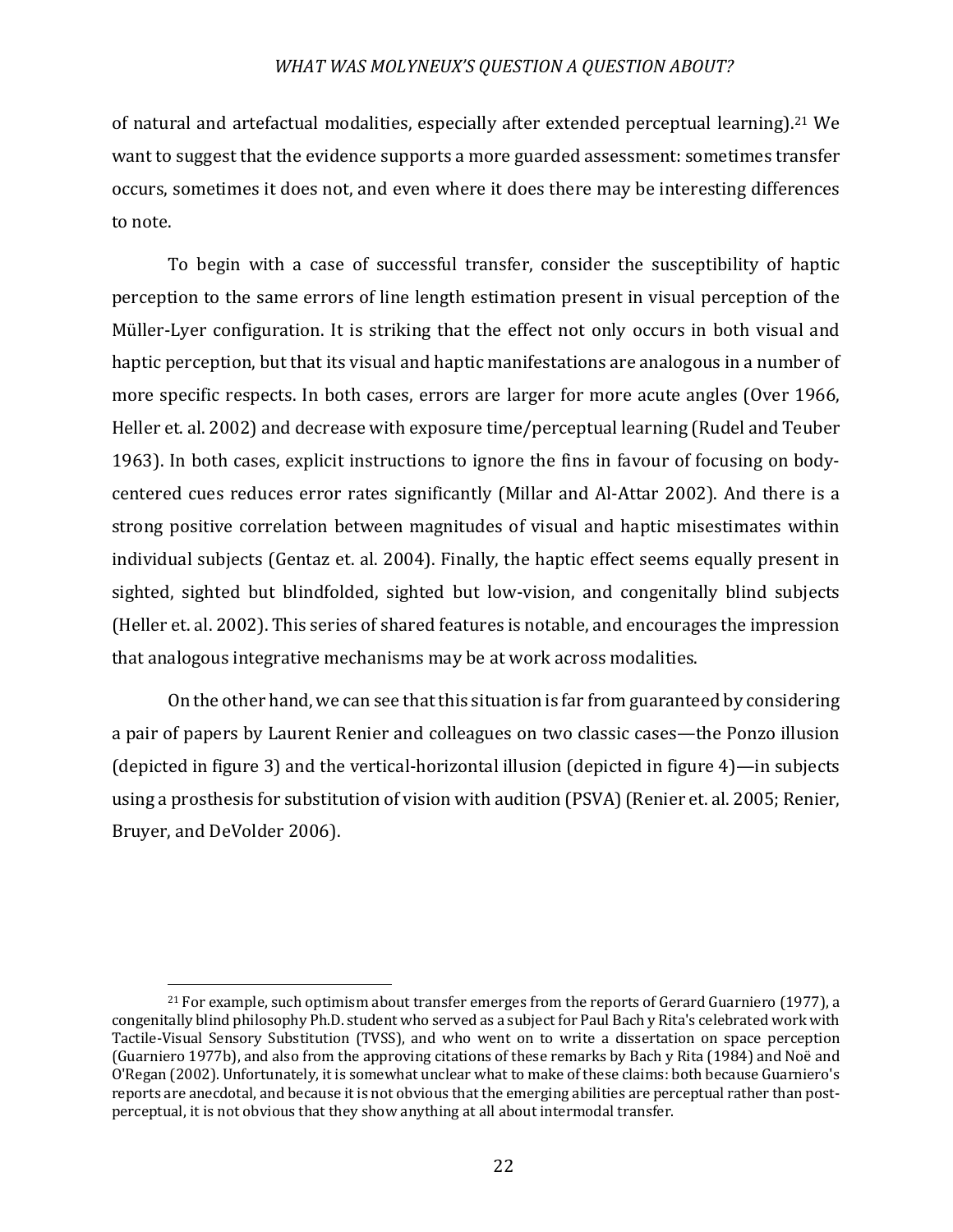

*Figure* 3 *The Ponzo illusion: Parallel horizontal lines of equal length appear unequal* when displayed over a pair of oblique lines that converge toward the top of the display.



*Figure 4 The Vertical-Horizontal Illusion: Subjects systematically over-estimate the length of vertical lines.*

Renier et al were able to induce both the Ponzo and vertical-horizontal illusions (in some subjects) under PSVA, but only after a non-trivial period of training with the new modality. This would seem to show, by itself, that facility with the (characteristically illusion-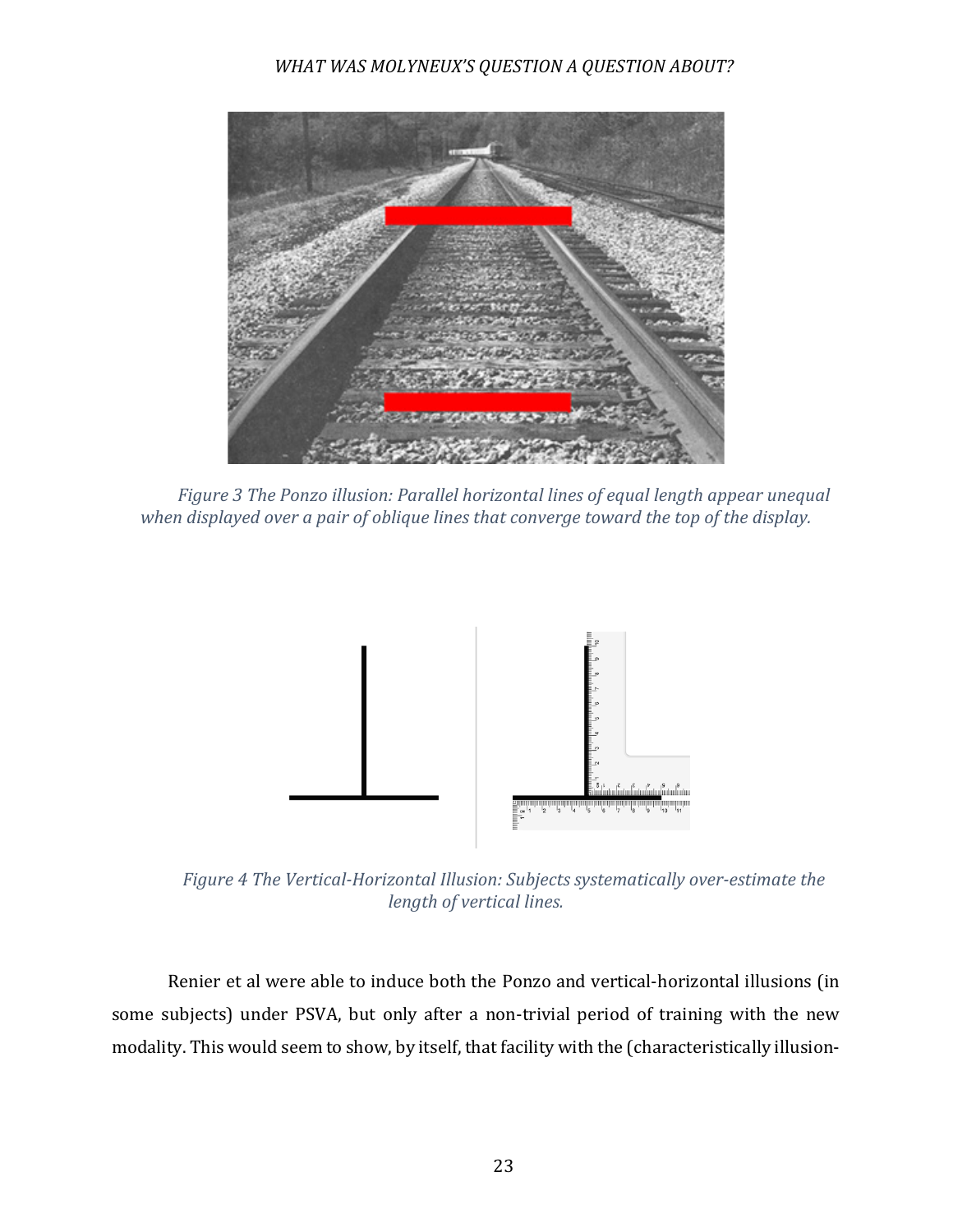prone) integration of two-dimensional length information in vision does not transfer immediately to just any other modality capable of recovering two-dimensional form.

But putting things this way understates the obstacles to intermodal transfer uncovered by this work. In fact, Renier et. al. 2005 report that, initially, their subjects were not susceptible to the Ponzo illusion under PSVA at all, because they were able to perform the line length estimation task without attending to representations of the converging oblique lines crucial to the visual version of the illusion. Only by requiring subjects using PSVA to consider the two oblique lines of the stimuli before comparing the length of the two horizontal bars, could they make the illusion re-emerge. But even under this condition, the effect remained weak: they found the effect in sighted subjects (but still smaller in magnitude than among control sighted subjects not using PSVA), but not at all in their "early blind" subjects (subjects blind before their 20th month of age). And Renier, Bruyer, and DeVolder (2006) report a similar pattern for the vertical-horizontal illusion: the effect was strongest in sighted control subjects not using PSVA, somewhat weaker in blindfolded sighted subjects using PSVA, and completely absent in early blind subjects using PSVA.

These results illustrate different obstacles to crossmodal transfer for integration, even for a pair of modalities capable of recovering two-dimensional form properties. First, perceptual expertise for the relevant integration type may be present in one modality but not the other, with the result that transfer is impossible without (possibly quite elaborate) training. Second, because perceptual attention may be fixed in quite different ways between the two modalities, integrations that depend on which elements of a perceptual configuration are attended (or in what order) may succeed in one modality but not another. Third, and finally, the results with both the Ponzo and the vertical-horizontal configurations show that the possibility or robustness of a given integrative strategy may depend on the subject's perceptual history with a given modality; consequently, between-modality variation in this respect may block crossmodal transfer as well.

#### **VIII. Perceptual Affect: Does It Carry Over?**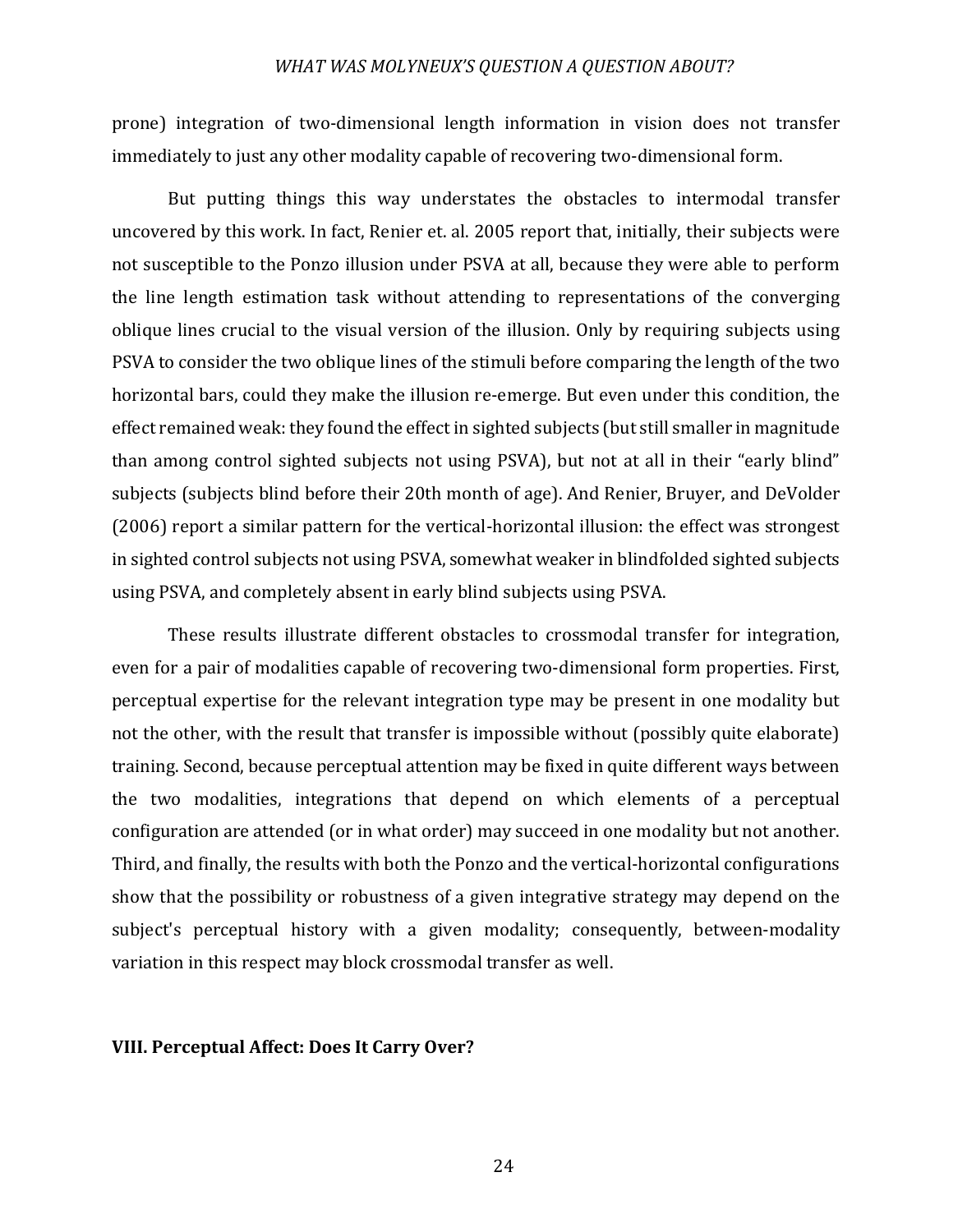Finally, it is worth noting yet another perceptual phenomenon that falls under ibn Tufail's rubric of learning and potentially under Molyneux's paradigm of crossmodal transfer as well. This is the link between perception and affect in what has been called evaluative perception. Introspection and a large and growing body of evidence reveal that our perceptual states have an affective dimension—certain smells are *disgusting*, certain tactile experiences *pleasant*, certain flavours *repulsive*, certain sights and sounds *beautiful*, certain pains *unbearable*, certain melodies *melancholy*, and so on. An aperçu of Ibn Tufail invites us to consider the transferability of such affect: he says that his newly-sighted man experiences "great joy" when he becomes visually acquainted with the colours—his earlier descriptive knowledge of them presumably offered no such delights. (Goodman 19xx,  $7-8$ )

Despite significant controversy about the best theoretical account of the affective dimensions of perceptual experience, we can take it as a relatively uncontroversial starting point that these phenomena can be characterized in terms of three central psychological features: at a minimum, affective perceptual states are valenced; they have motivational force; and they confer reasons to the subjects in whom they occur.<sup>22</sup>

Evaluative perception raises all kinds of interesting questions, but two in particular are relevant to our present investigation. The first, which is closer to ibn Tufail's, is whether affect is a constituent part of certain perceptions or a distinct state that accompanies them. Is the perceptual experience of certain melodies itself sad or melancholy, or are these emotions mere accompaniments? Would an inexperienced listener necessarily feel the emotions of the "morning effect" when he listened to a sensitive rendering of Raga Vibhas?<sup>23</sup> Is startle part and parcel of hearing sudden loud sounds, or is it a distinct state that has somehow become associated with them? Would someone necessarily jump when she first heard a clap of thunder or a flash of lightning? Must a newly sighted person become erotically aroused at her first sight of a naked body?

<sup>&</sup>lt;sup>22</sup> For useful overviews of philosophical work on this topic, see Aydede and Fulkerson (2015) and Bergqvist and Cowan (2018).

 $23$  Raga Vibhas, which is usually played before sunrise, is said to evoke a feeling of the morning in listeners. The reader can judge for herself at https://youtu.be/YAt6jW8OvJE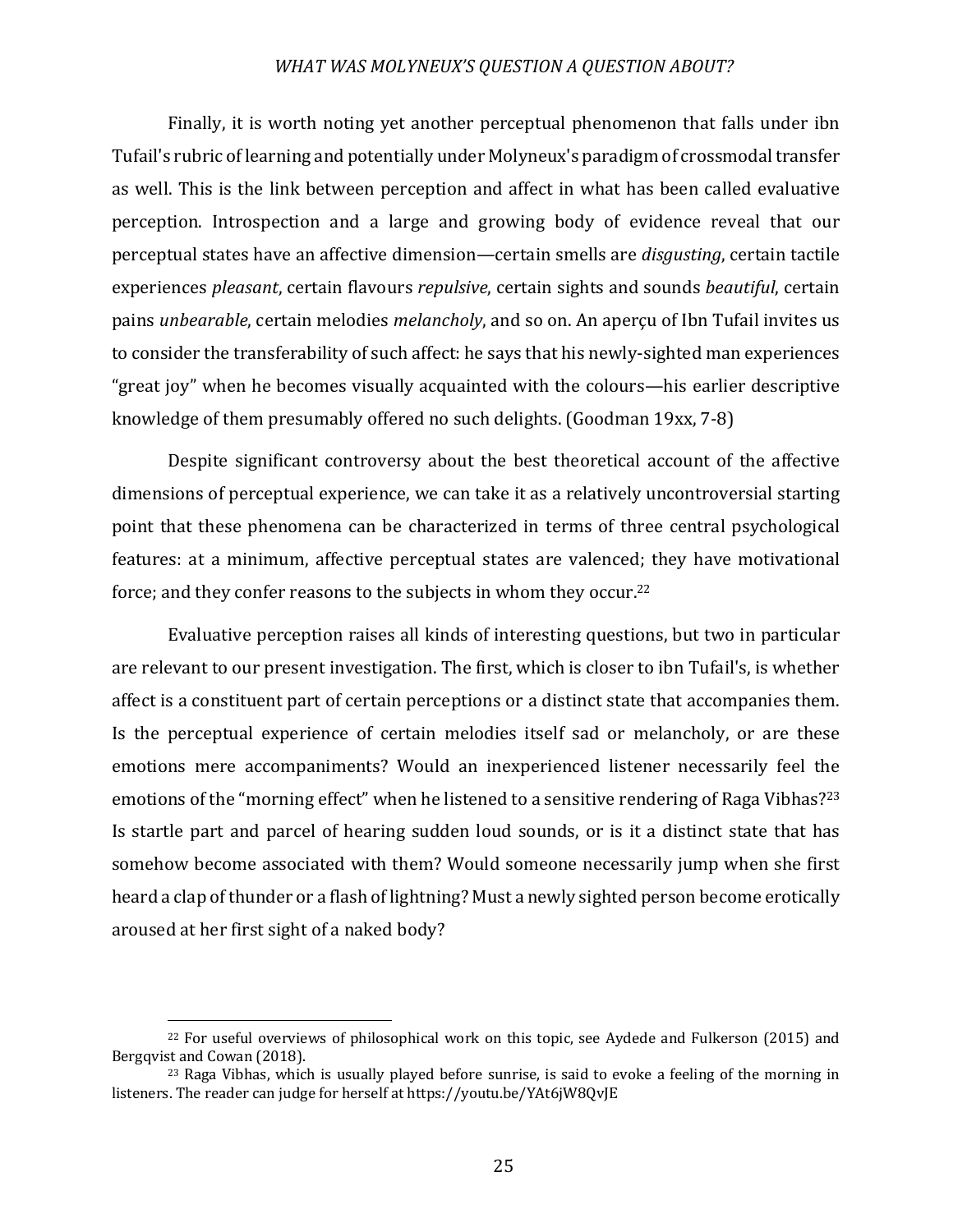The second, closely related to Molyneux's, is this: Is a person who experiences something in one modality subject to the same affect as when she experiences it in another? Would a newly sighted person experience a shape or a texture as visually pleasant if she had previously found it haptically pleasant (holding relevant contextual dimensions fixed)? Could she experience it as visually pleasant though haptically without affect, or as visually pleasant and haptically unpleasant?

We see no a priori reason to believe that distinct modalities need (or for that matter need not) bear or connect with the same/analogous affective dimensions at all. Nor is it obvious, in the case that they do, that a history of experiences of a given affective type in one modality will (or won't) facilitate the acquisition or deployment of that affective type in a different modality. How soon before a newly sighted person has visual affective startle/erotic arousal/musical pleasure? Would having a history of repulsion in olfaction give the newly sighted person an advantage in acquiring affective repulsion in vision (relative to a newly sighted person without a history of olfactory repulsion)?

As in other cases considered above, there might not be a single answer across the board. We take it that the answers to these Molyneux Questions about affect are unobvious, and will depend on the local, particular, details of the psychological mechanisms implicated by the specific modalities at issue.

#### **IX.** Conclusion

As we have seen, Molyneux's question, ostensibly about the crossmodal application of sensory knowledge, is a special instance of the broader set of questions (prompted by ibn Tufail) about the fungibility of the senses—that is, about how knowledge and general representations/ideas that are normally formed in one way in one modality can be formed in another way in another modality. This broader question about fungibility leads us to ask about the respects in which such ideas do and do not converge, as well as the range of crossmodal transfers they underwrite. The variety evident in the cases we've examined shows that no general answers are forthcoming: there are instances of both crossmodal divergence and convergence; and even convergence, where it is found, is insufficient to guarantee crossmodal transfer. Given all this variety, it is likely that an adequate response to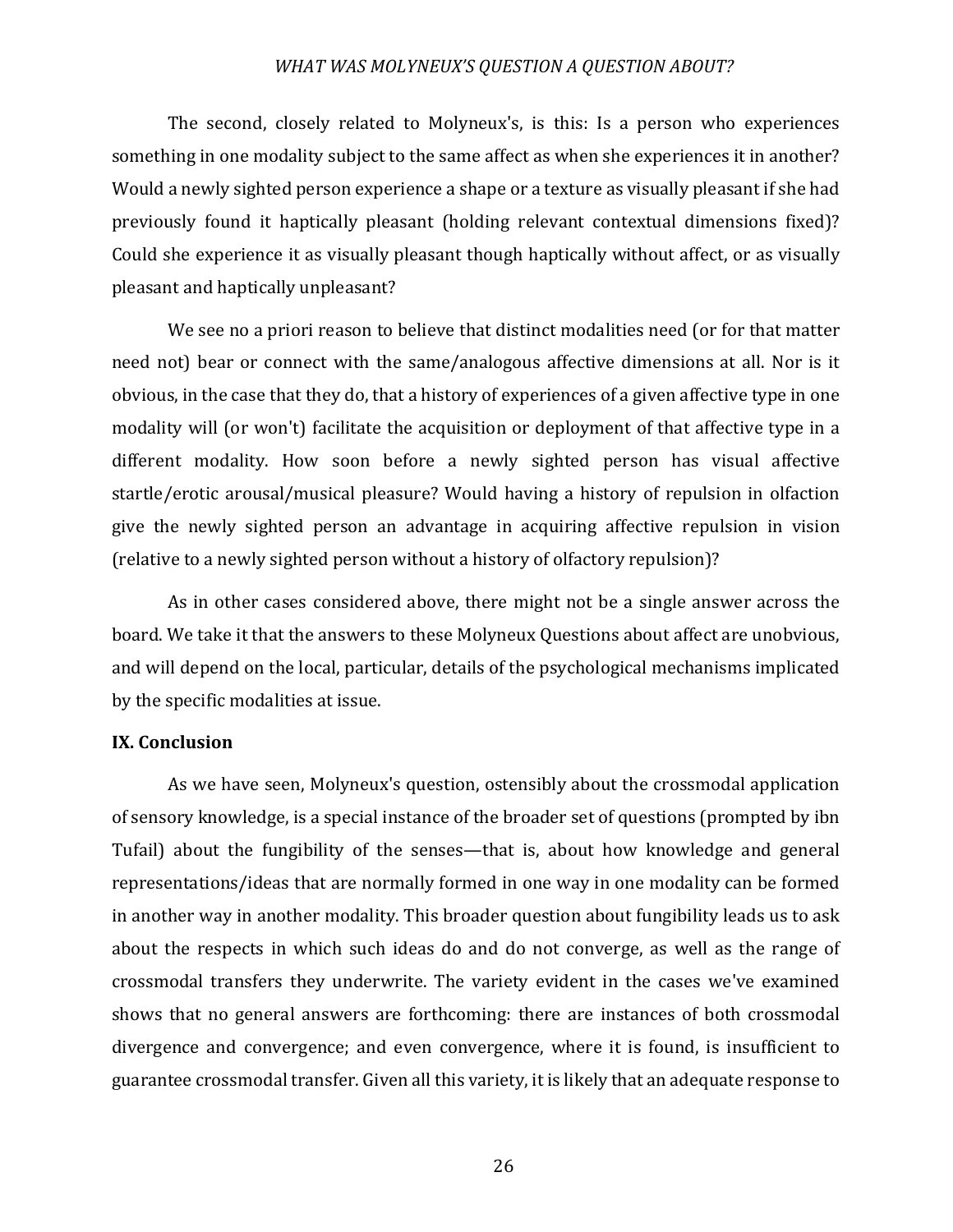Molyneux's question will require coming to grips with the broader set of issues raised by ibn Tufail.24

<sup>&</sup>lt;sup>24</sup> We are grateful for comments from and discussion with Matthew Fulkerson, Ayoob Shahmoradi, and Brian Tracz, and for suggestions from the editors of this volume, all of which have much improved the paper.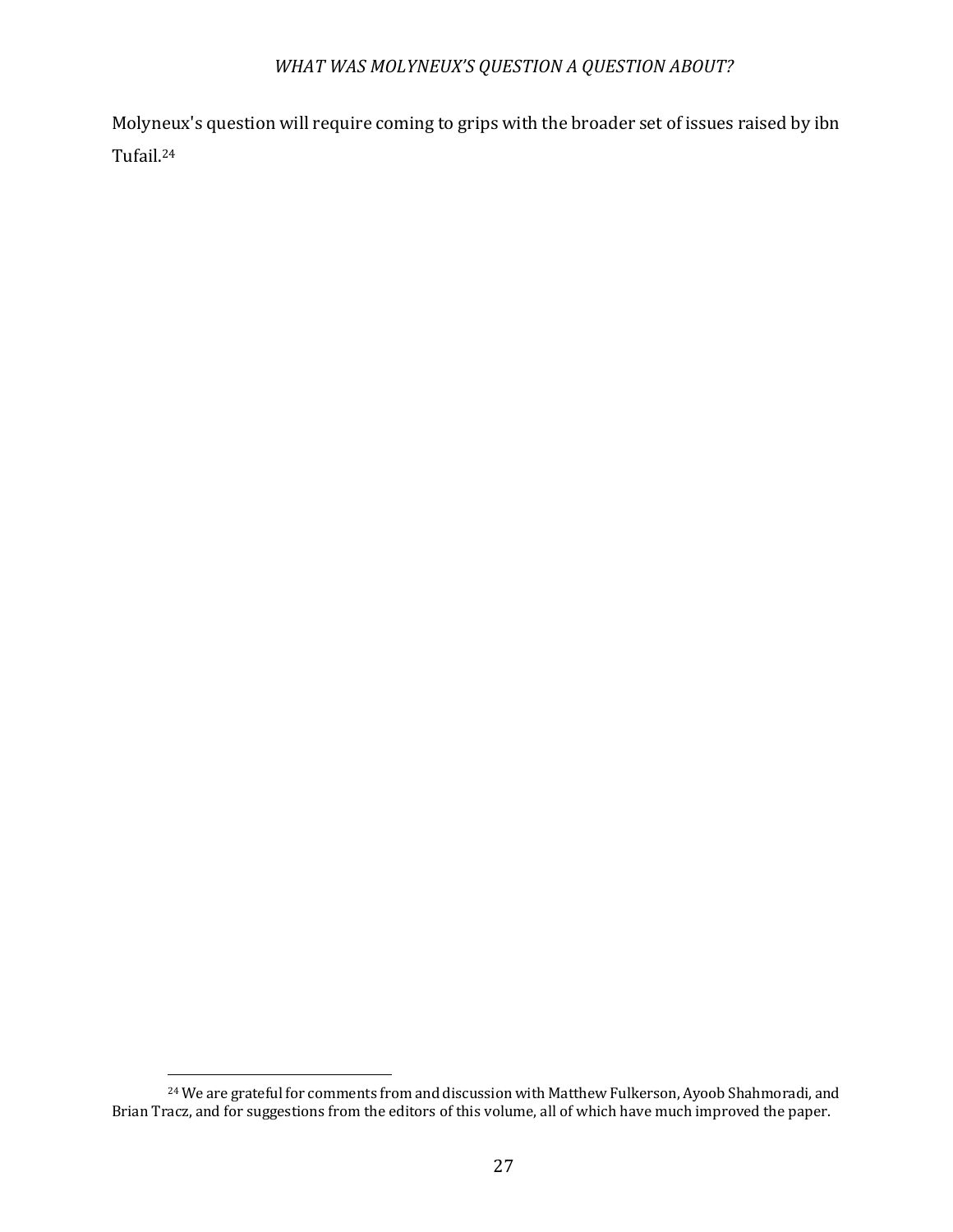## REFERENCES

Allison, Truett, Aina Puce, and Gregory McCarthy (2000), "Social perception from visual cues: role of the STS region," *Trends in Cognitive Sciences*, 4, pp. 267-278.

Aydede, Murat and Matthew Fulkerson (2019), "Reasons and Theories of Sensory Affect," in *The Nature of Pain: Unpleasantness, Emotion, and Deviance, ed. by David Bain, Michael Brady,* and Jennifer Corns, Routledge, New York, pp. 27-59.

Bach y Rita, Paul (1984), "The relationship between motor processes and cognition in tactile vision substitution," in *Cognition and Motor Processes*, ed. by W. Prinz and A. F. Sanders, Springer, Berlin, pp. 150-160.

Barton, Jason J. (2003), "Disorders of face perception and recognition," *Neuro- logic Clinics*, 21, 2, pp. 521-548.

Bean, C. H. (1938). The blind have "optical illusions." *Journal of Experimental Psychology*, *22*(3), 283–289. https://doi.org/10.1037/h0061244

Bennett, Jonathan 1965. Substance, Reality, and Primary Qualities, *American Philosophical Quarterly* 2/1: 1-17.

Bergqvist, Anna and Robert Cowan (eds.) (2018), *Evaluative Perception*, Oxford University Press, Oxford.

Casey, Sarah and Fiona Newell (2003), "Haptic own-face recognition," in *EuroHaptics 2003*, pp. 424-429. 

 $-$  (2007), "Are representations of unfamiliar faces independent of encoding- modality?" *Neuropsychologia*, 45, 3, pp. 506-513. 

Cattaneo, Zaira and Tomaso Vecchi (2011), *Blind vision: the neuroscience of visual impairment* Cambridge: MIT Press.

Cohen, Jonathan (2018), "Sensory Substitution and Perceptual Emergence," in *Sensory Substitution and Augmentation*, ed. by Fiona Macpherson, Proceedings of the British Academy, Oxford, pp. 205-235.

Diderot, Denis 1749 (1951). Lettre sur les aveugles, à l'usage de ceux qui voient, ed. Robert Niklaus, Genève: Librairie Droz.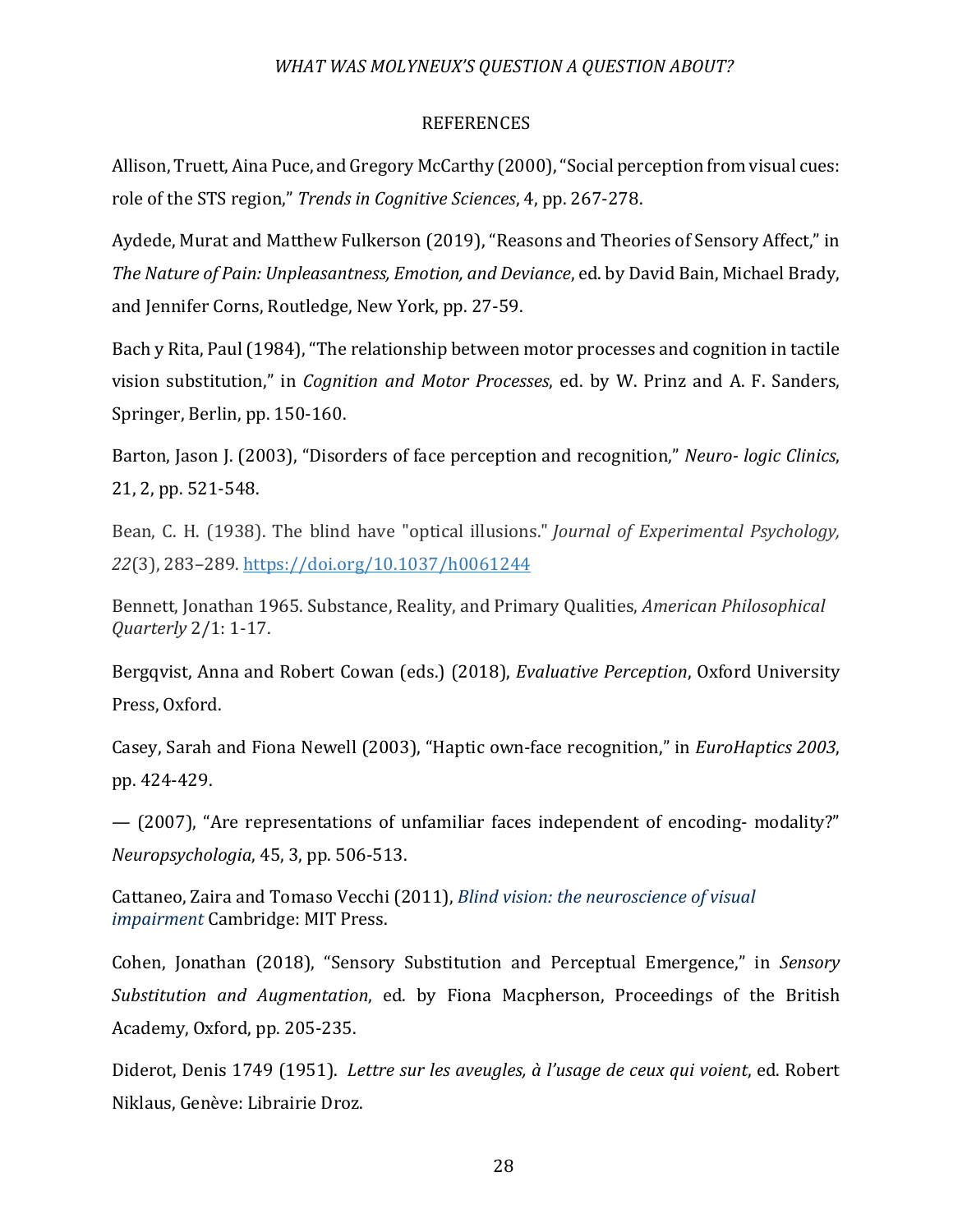Easton, Randolph D., Anthony Greene, and Kavitha Srinivas (1997a), "Do vision and haptics share common representations?: Implicit and explicit memory within and between modalities," *Journal of Experimental Psychology: Learning, Memory, and Cognition, 23, 1, pp.* 153-163. 

Easton, Randolph D., Anthony Greene, and Kavitha Srinivas (1997b), "Transfer between vision and haptics: memory for 2-Dpatterns and 3-D objects," *Psychonomic Bulletin & Review*, 4, 3, pp. 403-410.

Evans, Gareth 1985. Molyneux's Question, in *Collected Papers*, ed. Gareth Evans, Oxford: Clarendon Press: 364-399.

Fine Ione, Wade Alex R., Brewer Alyssa A., May Michael G., Goodman Daniel F., Boynton Geoffrey M., Wandell Brian A., MacLeod Donald I. A. (2003) "Long-term deprivation affects visual perception and cortex," Nature Neuroscience 2003; 6:915-916.

Gallistel, Charles R. (1990). *The organization of learning*. Cambridge, MA: Bradford Books/MIT Press

Gauthier, Isabel and Michael J. Tarr (1997), "Becoming a "Greeble" expert: Exploring mechanisms for face recognition," *Vision Research*, 37, 12, pp. 1673-1682.

Gentaz, Edouard & Jacquet, Annie-Yvonne & Hatwell, Yvette & Camos, Valérie. (2004). "The Visual and the Haptic Müller-Lyer Illusions: Correlation Study." *Current Psychology Letters: Behaviour, Brain & Cognition* 13(2)

Glenney, Brian R. (2013). Philosophical problems, cluster concepts, and the many lives of Molyneux's question. *Biology and Philosophy* 28 (3):541-558.

Grossman, Emily, Michael Donnelly, Ronald Price, D. Pickens, V. Morgan, G. Neighbor, and Randolph Blake (2000), "Brain areas involved in perception of biological motion," *Journal of Cognitive Neuroscience*, 12, pp. 711-720. 

Guarniero, Gerard (1977a), "Tactile Vision: a personal view," Visual Impairment and *Blindness*, 71, 3, pp. 125-130.

Guarniero, Gerard (1977b), *The senses and the perception of space*, PhD thesis, New York University.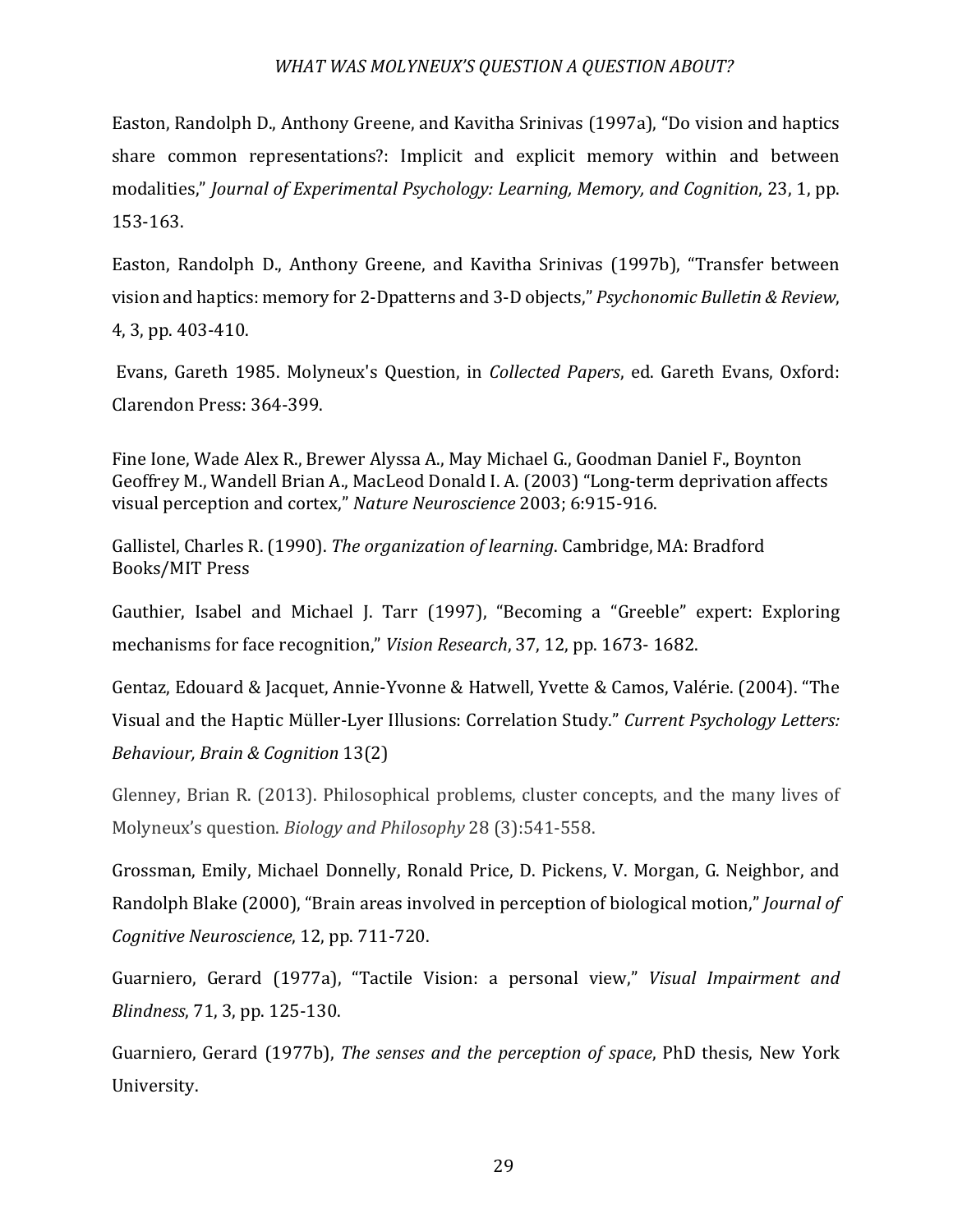Hadjikhani, Nouchine and Per E. Roland (1998), "Cross-Modal Transfer of Information between the Tactile and the Visual Representations in the Human Brain: A Positron Emission Tomographic Study," The Journal of Neuroscience, 18, 3, pp. 1072-1084.

Hardin, C. L. (1988) *Color for Philosophers: Unweaving the Rainbow* (Indianapolis: Hackett).

Held, Richard, Yuri Ostrovsky, Tapan K. Gandhi, Suma Ganesh, Umang Mathur, and Pawan Sinha 2011 The newly sighted fail to match seen with felt, *Nature Neuroscience* 14/5: 551-553.

Heller, Morton A., Brackett, Deneen D., Wilson, Kathy, Yoneyama, Keiko., Boyer, Amanda, & Steffen, Heather (2002). "The Haptic Müller-Lyer Illusion in Sighted and Blind People". *Perception*, 31(10), 1263-1274. https://doi.org/10.1068/p3340

Hopkins. Robert (2005). "Molyneux's Question," *Canadian Journal of Philosophy* 35 (3):441-464.

Johansson, Gunnar (1973), "Visual perception of biological motion and a model for its analysis," *Perception & Psychophysics*, 14, 2, pp. 201-211. 

Jordan, Heather, Jason E Reiss, James E Hoffman, and Barbara Landau (2002), "Intact perception of biological motion in the face of profound spatial deficits: Williams syndrome." *Psychological Science*, 13, 2, pp. 162-7

Kanwisher, Nancy (2010), "Functional specificity in the human brain: A window into the functional architecture of the mind," *Proceedings of the National Academy of Sciences*, 107, pp. 11163-11170.

Kilgour, Andrea R. and Susan J. Lederman (2002), "Face recognition by hand," *Perception & Psychophysics*, 64, 3, pp. 339-352.

Kilgour, Andrea R. and Susan J. Lederman (2006), "A haptic face-inversion effect," *Perception*, 35, pp. 921-931.

Kim, Jejoong, Randolph Blake, Sohee Park, Yong-Wook Shin, Do-Hyung Kang, and Jun Soo Kwon (2008), "Selective impairment in visual perception of biological motion in obsessivecompulsive disorder," *Depression and Anxiety*, 25, 7, E15-25.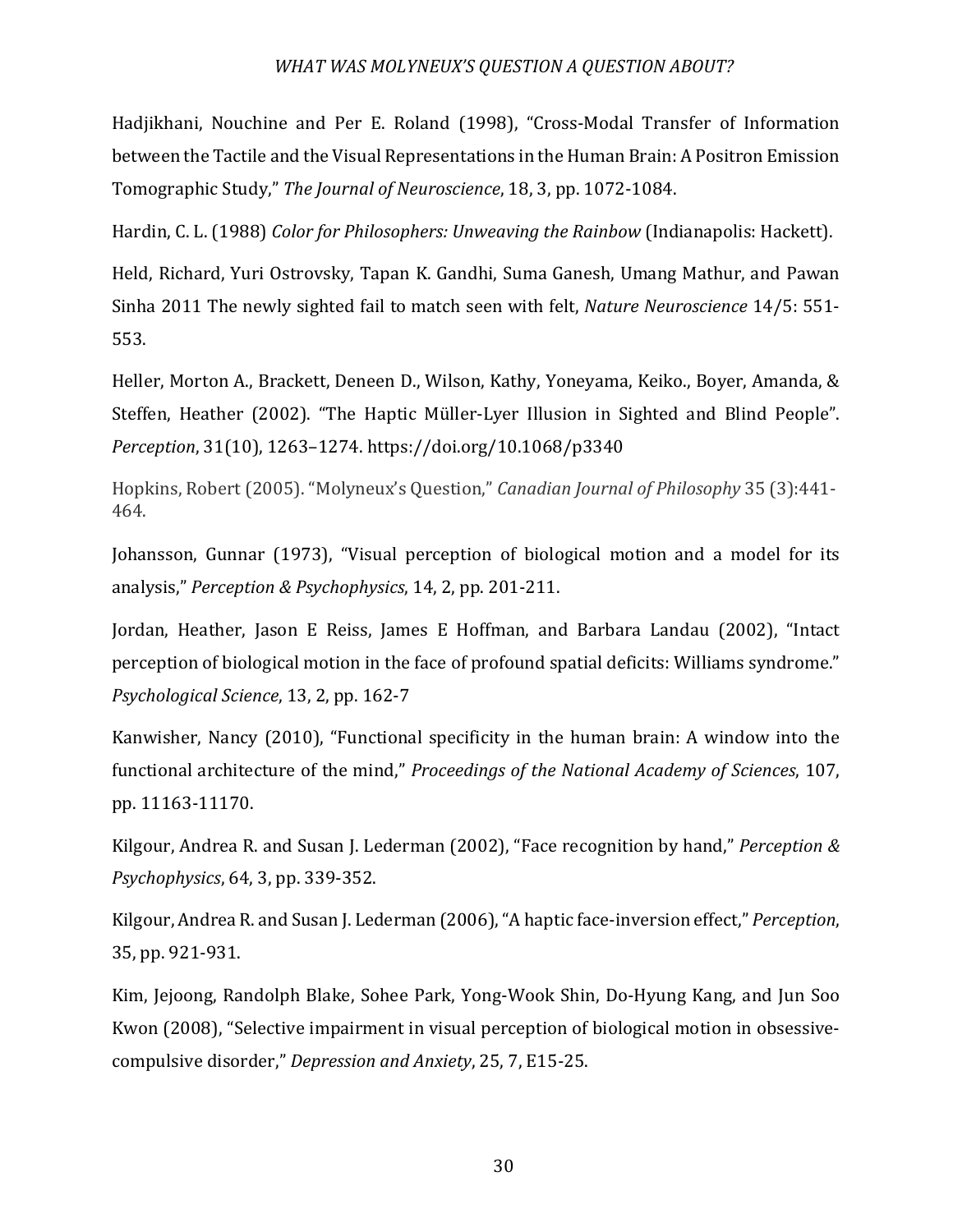Lederman, Susan J., Roberta Klatzky, and Ryo Kitada (2010), "Haptic Face Processing and Its Relation to Vision," in *Multisensory Object Perception in the Primate Brain*, ed. by Marcus Johannes Naumer and Jochen Kaiser, pp. 273- 300, DOI: 10.1007/978-1-4419-5615-6\_15.

Lewis, David 1966. Percepts and Colour Mosaics in Visual Experience, *Philosophical Review* 75/3: 357-368.

Liu, Jia, Alison Harris, and Nancy Kanwisher (2010), "Perception of face parts and face configurations: An fMRI study," *Journal of Cognitive Neuroscience*, 1, pp. 203-211. 

Lu, Hongjing (2010), "Structural processing in biological motion perception." *Journal of Vision*, 10, 12, p. 13, http://www.biomedsearch.com/nih/Structural-processing-inbiological-motion/21047745.html. 

Matthen, Mohan (forthcoming) "The Dual Structure of Touch," in F. de Vignemont, H. Y. Wong, A. Farné and A. Serino (eds) *The World at Our Fingertips* (Oxford: Oxford University Press).

Matthen, Mohan and Jonathan Cohen (forthcoming). Australiasian Journal of Philosophy: forthcoming. https://doi.org/10.1080/00048402.2019.1603246.

McCarthy, Gregory, Aina Puce, John C. Gore, and Truett Allison (1997), "Face- Specific Processing in the Human Fusiform Gyrus," *Journal of Cognitive Neuroscience*, 9, 5, pp. 605-610. 

Millar, Susanna and Zainab Al-Attar (2002), "The Müller-Lyer illusion in touch and vision: Implications for multisensory processes"

Mirenzi, Aaron and Eric Hiris (2011), "The Thatcher effect in biological motion," *Perception*, 40, 10, pp. 1257-1260. 

Noë, Alva and J. Kevin O'Regan (2002), "On the brain-basis of visual consciousness: A sensorimotor account," in Vision and Mind: Selected Readings in the Philosophy of Perception, ed. by Alva Noë and Evan Thompson, MIT Press, Cambridge, Massachusetts, pp. 567-598.

Norman, J. Farley, Hideko F. Norman, Anna Marie Clayton, Joann Lianekhammy, and Gina Zielke (2004), "The visual and haptic perception of natural object shape," *Perception & Psychophysics*, 66, 2, pp. 342-351.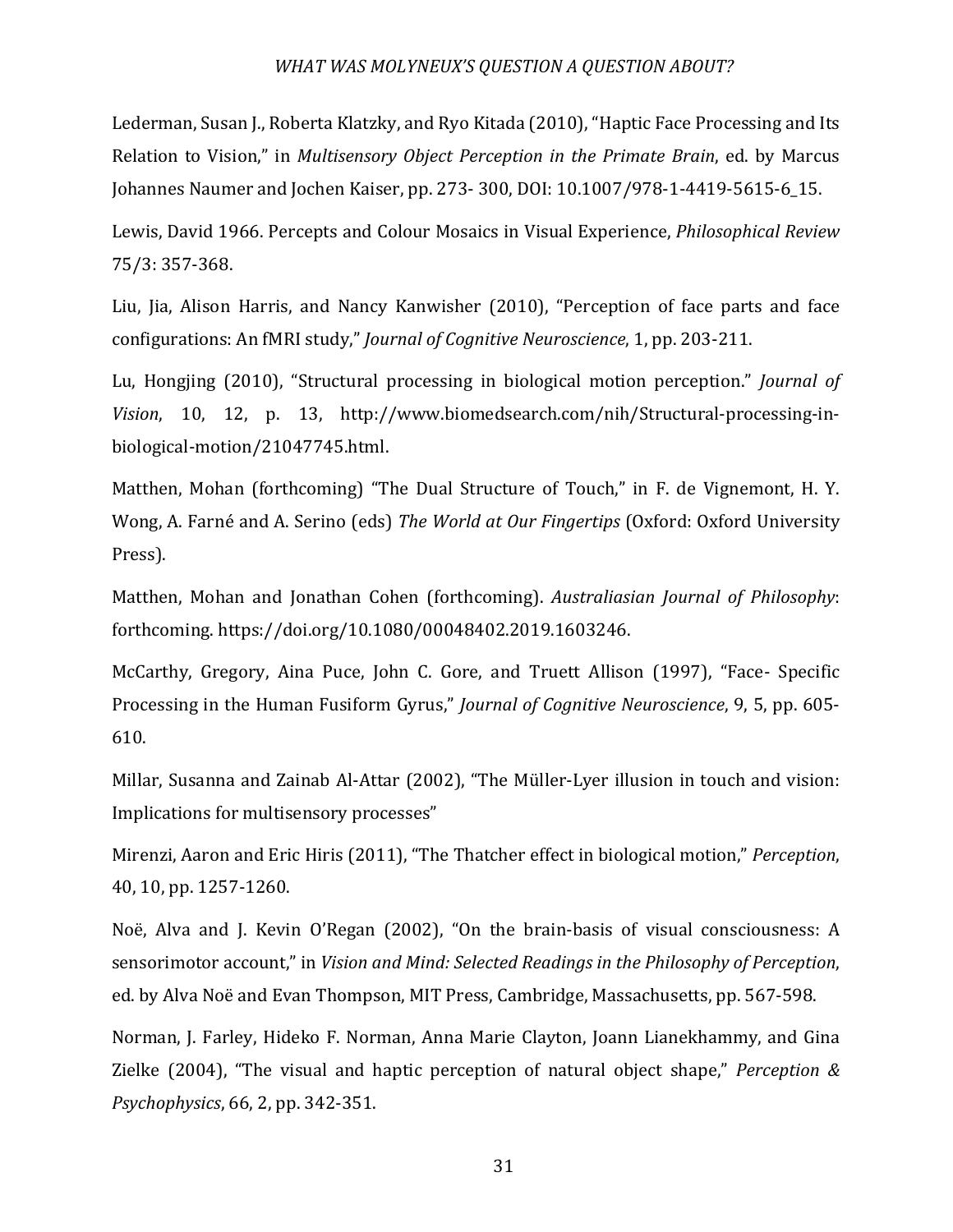Ostrovsky, Y., A. Andalman, and P. Sinha 2006. Vision After Extended Congenital Blindness, *Psychological Science* 17/12: 1009-1014.

Ostrovsky, Y., E. Meyers, S. Ganesh, U. Mathur, and P. Sinha 2009. Visual Parsing After Recovery from Blindness, *Psychological Science* 20/12: 1484-1491.

Over, Ray. "A Comparison of Haptic and Visual Judgments of Some Illusions." *The American Journal of Psychology* 79, no. 4 (1966): 590-95. doi:10.2307/1421295.

Purcell, Dean G. and Aan L. Stewart (1988), "The face-detection effect: Configuration enhances detection," *Perception & Psychophysics*, 43, pp. 355- 366.

Reales, José Manuel and Soledad Ballesteros (1999), "Implicit and explicit memory for visual and haptic objects: Cross-modal priming depends on structural descriptions," *Journal of Experimental Psychology: Learning, Memory, and Cognition, 25, 3, pp. 644-663.* 

Renier, Laurent, Raymond Bruyer, and Anne G. DeVolder (2006), "Vertical- horizontal illusion present for sighted but not early blind humans using auditory substitution for vision," Perception & Psychophysics, 68, 4, pp. 535- 542.

Renier, Laurent, C. Laloyaux, O. Collignon, D. Tranduy, A. Vanlierde, Raymond Bruyer, and Anne G. De Volder (2005), "The Ponzo illusion using auditory substitution of vision in sighted and early blind subjects." *Perception*, 34, pp. 857-867.

Schwenkler, John (2019). "Molyneux's Question Within and Across the Senses," in T. Cheng, O. Deroy, and C. Spence (ed.) *Spatial Senses: Philosophy of Perception in an Age of*  Science London: Routledge.

Sinha, P., B. Balas, Y. Ostrovsky, and R. Russell (2006), "Face recognition by humans: Nineteen results all computer vision researchers should know about," *Proceedings of the IEEE*, 94, pp. 1948-1962.

Sugita, Yoichi (2009), "Innate face processing," *Current Opinion in Neurobiology*, 19, pp. 39-44.

Thompson, Peter (1980), "Margaret Thatcher: A new illusion," *Perception*, 9, 4, pp. 483-484.